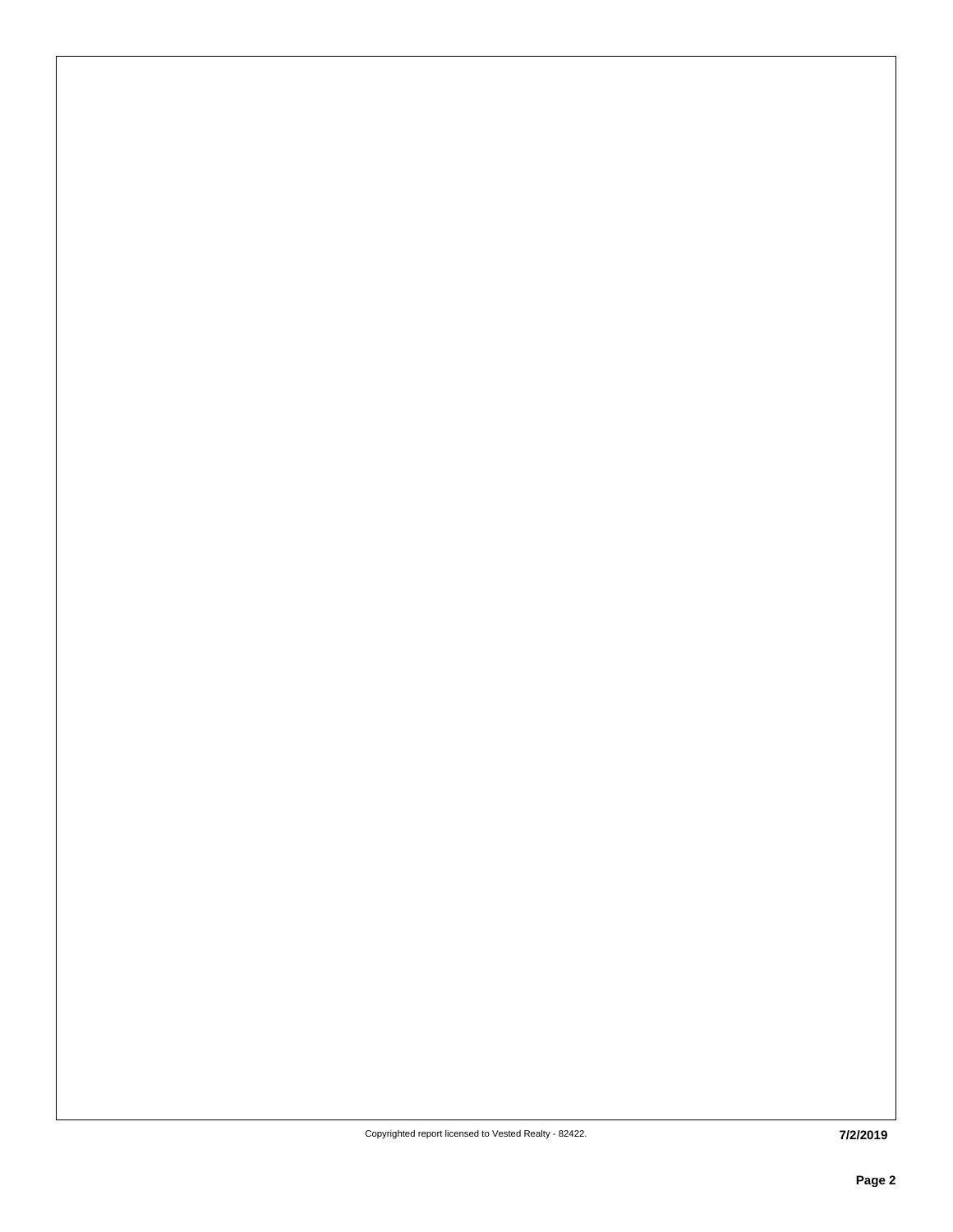### **572 S 21st St**

Irvington, NJ 07111

**Class C Warehouse Building of 4,280 SF Sold on 6/15/2015 for \$285,000 - Research Complete**

### buyer

**Lapy LLC 319 N 20th St Kenilworth, NJ 07033 (908) 497-9241**

### seller

**Albert H Muscheler 21 Warwick Rd Edison, NJ 08817 (732) 494-4370**

#### vital data



| Escrow/Contract:  | 180 days       | Sale Price:         | \$285,000                          |
|-------------------|----------------|---------------------|------------------------------------|
| Sale Date:        | 6/15/2015      | Status:             | <b>Confirmed</b>                   |
| Days on Market:   | 286 days       | Building SF:        | 4,280 SF                           |
| Exchange:         | No.            | Price/SF:           | \$66.59                            |
| Conditions:       | $\blacksquare$ | Pro Forma Cap Rate: | $\blacksquare$                     |
| Land Area SF:     | 43,560         | Actual Cap Rate:    | $\blacksquare$                     |
| Acres:            |                | Down Pmnt:          | \$285,000                          |
| \$/SF Land Gross: | \$6.54         | Pct Down:           | 100.0%                             |
| Year Built, Age:  | $\blacksquare$ | Doc No:             | 12563-7935                         |
| Parking Spaces:   | 20             | Trans Tax:          | $\blacksquare$                     |
| Parking Ratio:    | 5/1000 SF      | Corner:             | No                                 |
| <b>FAR</b>        | 0.10           | Zoning:             | N/Av                               |
| Lot Dimensions:   | $\blacksquare$ | Percent Improved:   | 49.4%                              |
| Frontage:         | $\blacksquare$ | Submarket:          | West Newark Ind                    |
| Tenancy:          | Single         | Map Page:           | $\blacksquare$                     |
| Comp ID:          | 3326847        | Parcel No:          | 09-00172-0000-00006 [Partial List] |
|                   |                | Property Type:      | <b>Industrial</b>                  |

| income expense data |                                                          |                    | <b>Listing Broker</b>                                                                                                            |
|---------------------|----------------------------------------------------------|--------------------|----------------------------------------------------------------------------------------------------------------------------------|
| <b>Expenses</b>     | - Taxes<br>- Operating Expenses<br><b>Total Expenses</b> | \$8,661<br>\$8,661 | <b>Vested Realty</b><br>377 Route 202<br>Bedminster, NJ 07921<br>(908) 635-8550<br><b>George Rodelius</b><br><b>Buyer Broker</b> |
|                     |                                                          |                    | <b>Vested Realty</b><br>377 Route 202<br>Bedminster, NJ 07921<br>(908) 635-8550<br><b>George Rodelius</b>                        |
| financing           |                                                          |                    |                                                                                                                                  |
|                     |                                                          |                    |                                                                                                                                  |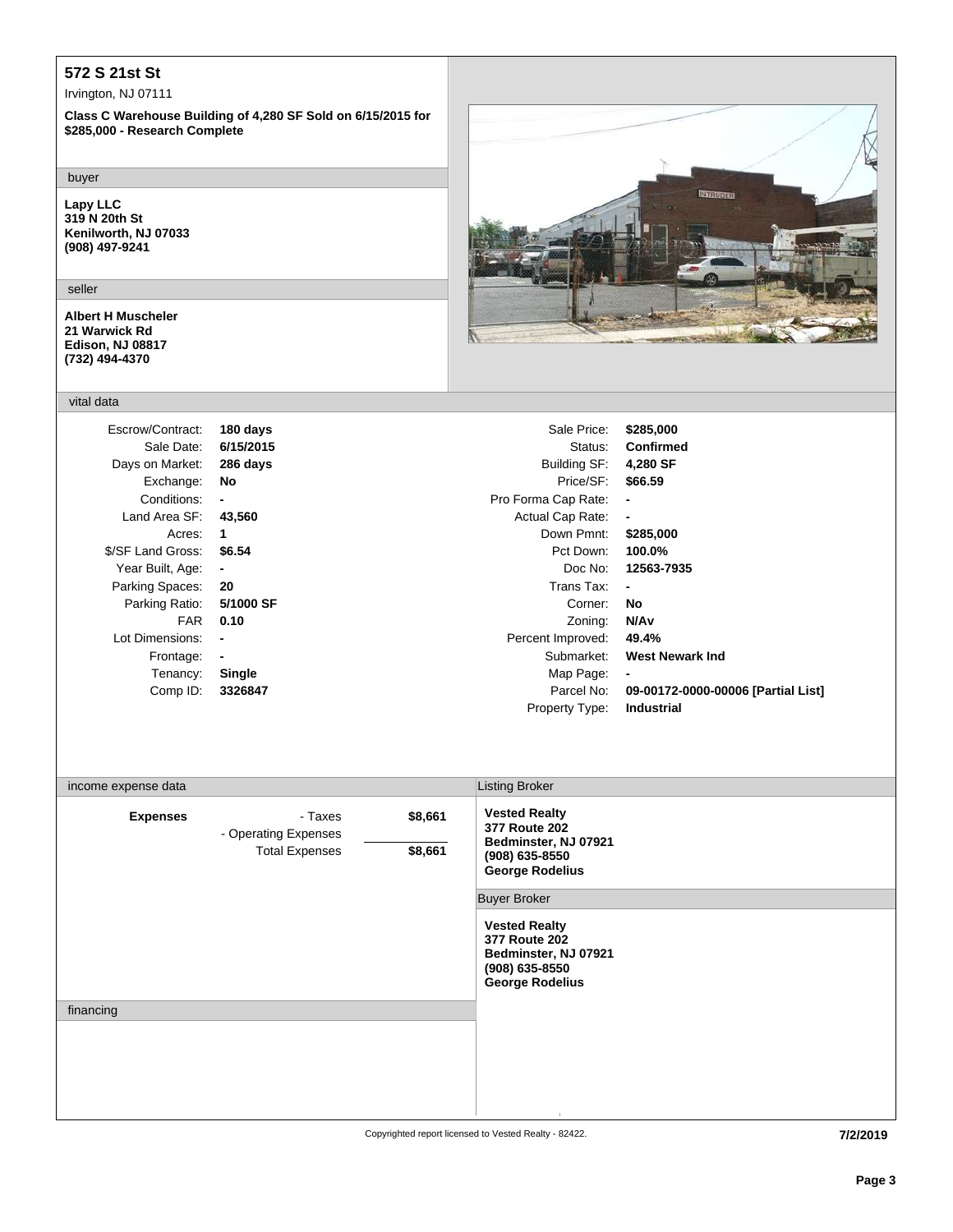## **415 Avon Ave**

Newark, NJ 07108

buyer

seller

**Class C Warehouse Building of 10,000 SF Sold on 2/7/2019 for \$450,000 - Research Complete**



#### vital data

| Escrow/Contract:  |                          | Sale Price:         | \$450,000                    |
|-------------------|--------------------------|---------------------|------------------------------|
| Sale Date:        | 2/7/2019                 | Status:             | -                            |
| Days on Market:   | 933 days                 | Building SF:        | 10,000 SF                    |
| Exchange:         | No.                      | Price/SF:           | \$45.00                      |
| Conditions:       | $\overline{\phantom{a}}$ | Pro Forma Cap Rate: | -                            |
| Land Area SF:     | $\sim$                   | Actual Cap Rate:    | $\blacksquare$               |
| Acres:            | $\sim$                   | Down Pmnt:          | $\blacksquare$               |
| \$/SF Land Gross: | $\blacksquare$           | Pct Down:           | $\blacksquare$               |
| Year Built, Age:  | 1950 Age: 69             | Doc No:             | $\blacksquare$               |
| Parking Spaces:   |                          | Trans Tax:          | $\overline{\phantom{a}}$     |
| Parking Ratio:    | 0/1000 SF                | Corner:             | No                           |
| <b>FAR</b>        | $\overline{\phantom{a}}$ | Zoning:             | $\qquad \qquad \blacksquare$ |
| Lot Dimensions:   |                          | Percent Improved:   | -                            |
| Frontage:         | $\blacksquare$           | Submarket:          | <b>West Newark Ind</b>       |
| Tenancy:          | $\sim$                   | Map Page:           |                              |
| Comp ID:          | 4671298                  | Parcel No:          | $\qquad \qquad \blacksquare$ |
|                   |                          | Property Type:      | <b>Industrial</b>            |
|                   |                          |                     |                              |

| income expense data | <b>Listing Broker</b>                                                                              |
|---------------------|----------------------------------------------------------------------------------------------------|
|                     | <b>Vested Realty</b><br>377 Route 202<br>Bedminster, NJ 07921<br>(908) 635-8550<br>George Rodelius |
|                     | <b>Buyer Broker</b>                                                                                |
|                     |                                                                                                    |
|                     |                                                                                                    |
|                     |                                                                                                    |
|                     |                                                                                                    |
| financing           |                                                                                                    |
|                     |                                                                                                    |
|                     |                                                                                                    |
|                     |                                                                                                    |
|                     | $\pm$                                                                                              |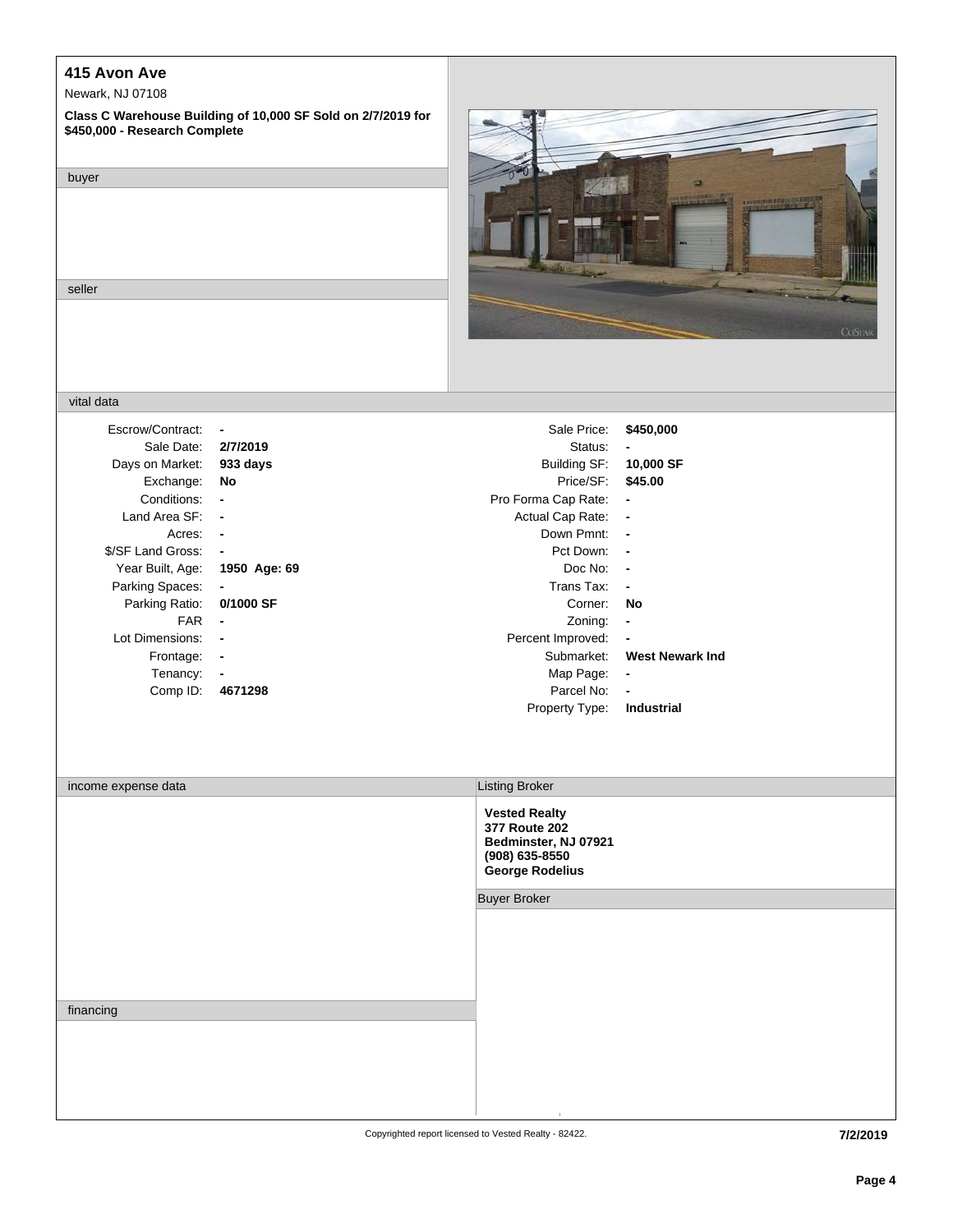### **575-591 Chancellor Ave**

Irvington, NJ 07111

**Freestanding Building of 3,080 SF Sold on 4/27/2018 for \$350,000 - Research Complete**

buyer

**Colfax Inds Inc**

seller

**Antonio Afonso 575-591 Chanceller Ave Irvington, NJ 07111**

### vital data



| Escrow/Contract:  |                                | Sale Price:         | \$350,000                    |
|-------------------|--------------------------------|---------------------|------------------------------|
| Sale Date:        | 4/27/2018                      | Status:             | $\blacksquare$               |
| Days on Market:   | 1,205 days                     | Building SF:        | 3,080 SF                     |
| Exchange:         | No                             | Price/SF:           | \$113.64                     |
| Conditions:       | <b>Business Value Included</b> | Pro Forma Cap Rate: | $\qquad \qquad \blacksquare$ |
| Land Area SF:     | 23,278                         | Actual Cap Rate:    | $\blacksquare$               |
| Acres:            | 0.53                           | Down Pmnt:          | $\blacksquare$               |
| \$/SF Land Gross: | \$15.04                        | Pct Down:           | $\blacksquare$               |
| Year Built, Age:  | 1955 Age: 63                   | Doc No:             | $\overline{\phantom{a}}$     |
| Parking Spaces:   | 15                             | Trans Tax:          | $\blacksquare$               |
| Parking Ratio:    | 4.29/1000 SF                   | Corner:             | <b>No</b>                    |
| <b>FAR</b>        | 0.13                           | Zoning:             | N/A <sub>v</sub>             |
| Lot Dimensions:   | 226x103                        | Percent Improved:   | 56.3%                        |
| Frontage:         | $\blacksquare$                 | Submarket:          | <b>Urban Essex</b>           |
| Tenancy:          | $\blacksquare$                 | Map Page:           | Hagstrom 6-G12               |
| Comp ID:          | 4241862                        | Parcel No:          | 09-00227-0000-00018          |
|                   |                                | Property Type:      | Retail                       |
|                   |                                |                     |                              |

| income expense data | <b>Listing Broker</b>                                                            |  |                                                                                                           |                                   |
|---------------------|----------------------------------------------------------------------------------|--|-----------------------------------------------------------------------------------------------------------|-----------------------------------|
| <b>Expenses</b>     | \$61,240<br>- Taxes<br>- Operating Expenses<br>\$61,240<br><b>Total Expenses</b> |  | <b>Vested Realty</b><br>377 Route 202<br>Bedminster, NJ 07921<br>(908) 635-8550<br><b>George Rodelius</b> |                                   |
|                     |                                                                                  |  | <b>Buyer Broker</b>                                                                                       |                                   |
|                     |                                                                                  |  | No Buyer Broker on Deal                                                                                   |                                   |
| financing           |                                                                                  |  | prior sale                                                                                                |                                   |
|                     |                                                                                  |  | Date/Doc No:<br>Sale Price:<br>CompID:<br><b>COLLEGE</b>                                                  | 12/22/2000<br>\$275,000<br>560210 |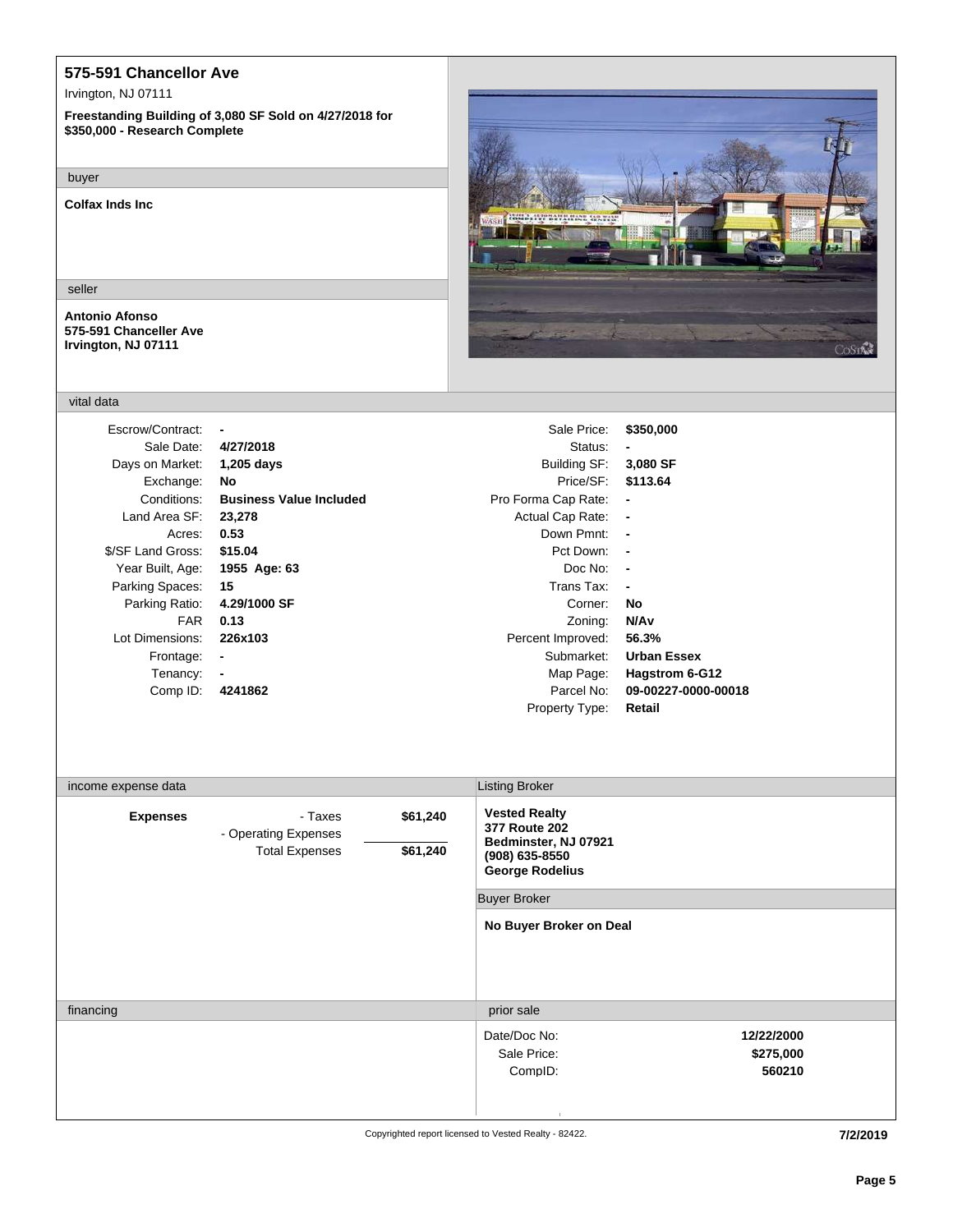## **918 Clinton Ave**

#### B Irvington, NJ 07111

**Class C Warehouse Building of 12,900 SF Sold on 8/19/2016 for \$312,299 - Research Complete (Part of Multi-Property)**

buyer



seller

**Alfredo & Susan Ciotola 6 Trinity Pl Warren, NJ 07059 (908) 604-8404**

#### vital data

| Escrow/Contract:  |                | Sale Price:         | \$312,299                    |
|-------------------|----------------|---------------------|------------------------------|
| Sale Date:        | 8/19/2016      | Status:             | <b>Allocated</b>             |
| Days on Market:   | 428 days       | Building SF:        | 12,900 SF                    |
| Exchange:         | No             | Price/SF:           | \$24.21                      |
| Conditions:       |                | Pct Office:         | 8.1%                         |
| Land Area SF:     | 8,359          | Pro Forma Cap Rate: | $\qquad \qquad \blacksquare$ |
| Acres:            | 0.19           | Actual Cap Rate:    | $\blacksquare$               |
| \$/SF Land Gross: | \$37.36        | Down Pmnt:          | $\blacksquare$               |
| Year Built, Age:  | $\blacksquare$ | Pct Down:           | $\blacksquare$               |
| Parking Spaces:   | 30             | Doc No:             | $\blacksquare$               |
| Parking Ratio:    | 7.5/1000 SF    | Trans Tax:          | $\blacksquare$               |
| <b>FAR</b>        | 1.54           | Corner:             | No                           |
| Lot Dimensions:   | $\blacksquare$ | Zoning:             | N/Av                         |
| Frontage:         | $\blacksquare$ | Percent Improved:   | $\overline{\phantom{a}}$     |
| Tenancy:          | Multi          | Submarket:          | <b>West Newark Ind</b>       |
| Comp ID:          | 3691055        | Map Page:           | $\blacksquare$               |
|                   |                | Parcel No:          | $\overline{\phantom{a}}$     |
|                   |                | Property Type:      | Industrial                   |
|                   |                |                     |                              |

| income expense data | <b>Listing Broker</b>                                                                                     |
|---------------------|-----------------------------------------------------------------------------------------------------------|
|                     | <b>Vested Realty</b><br>377 Route 202<br>Bedminster, NJ 07921<br>(908) 635-8550<br><b>George Rodelius</b> |
|                     | <b>Buyer Broker</b>                                                                                       |
|                     | <b>Vested Realty</b><br>377 Route 202<br>Bedminster, NJ 07921<br>(908) 635-8550<br><b>George Rodelius</b> |
| financing           |                                                                                                           |
|                     | л.                                                                                                        |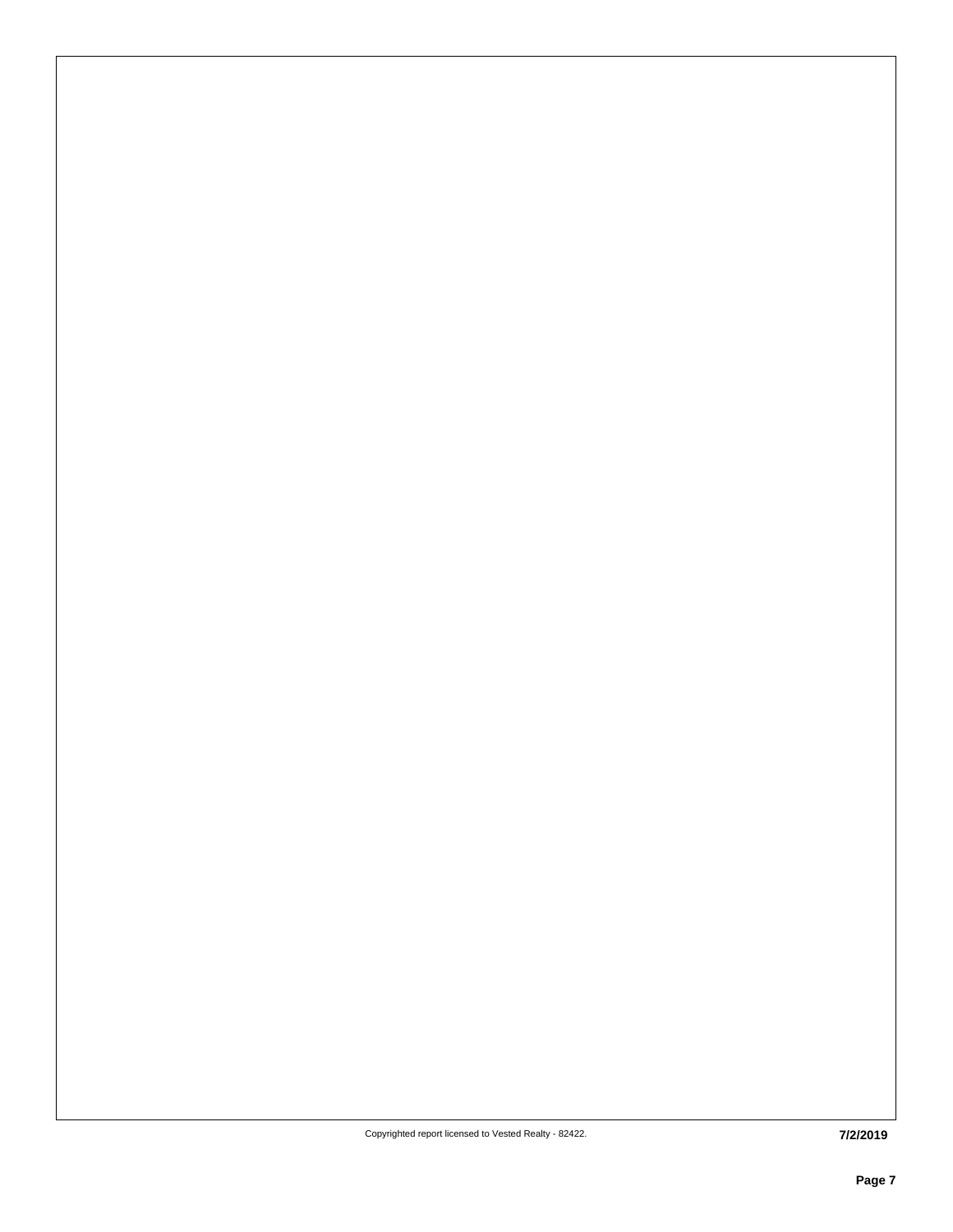## **918 Clinton Ave**

# A

Irvington, NJ 07111

**Class C Warehouse Building of 8,635 SF Sold on 8/19/2016 for \$214,641 - Research Complete (Part of Multi-Property)**

buyer



seller

**Alfredo & Susan Ciotola 6 Trinity Pl Warren, NJ 07059 (908) 604-8404**

### vital data

| $\blacksquare$ | Sale Price:                 | \$214,641<br>Allocated   |
|----------------|-----------------------------|--------------------------|
|                |                             |                          |
|                |                             | 8,635 SF                 |
|                | Price/SF:                   | \$24.86                  |
| $\blacksquare$ | Pro Forma Cap Rate:         | $\blacksquare$           |
| 15,041         | Actual Cap Rate:            |                          |
| 0.35           | Down Pmnt:                  |                          |
| \$14.27        | Pct Down:                   | $\overline{\phantom{a}}$ |
|                | Doc No:                     | $\overline{\phantom{a}}$ |
| 30             | Trans Tax:                  | $\blacksquare$           |
| 2.5/1000 SF    | Corner:                     | No                       |
| 0.57           | Zoning:                     | N/Av                     |
| -              | Percent Improved:           |                          |
|                | Submarket:                  | <b>West Newark Ind</b>   |
| Multi          | Map Page:                   | $\blacksquare$           |
| 3691055        | Parcel No:                  | $\blacksquare$           |
|                | Property Type:              | <b>Industrial</b>        |
|                | 8/19/2016<br>428 days<br>No | Status:<br>Building SF:  |

| income expense data | <b>Listing Broker</b>                                                                                     |
|---------------------|-----------------------------------------------------------------------------------------------------------|
|                     | <b>Vested Realty</b><br>377 Route 202<br>Bedminster, NJ 07921<br>(908) 635-8550<br><b>George Rodelius</b> |
|                     | <b>Buyer Broker</b>                                                                                       |
|                     | <b>Vested Realty</b><br>377 Route 202<br>Bedminster, NJ 07921<br>(908) 635-8550<br><b>George Rodelius</b> |
| financing           |                                                                                                           |
|                     | л.                                                                                                        |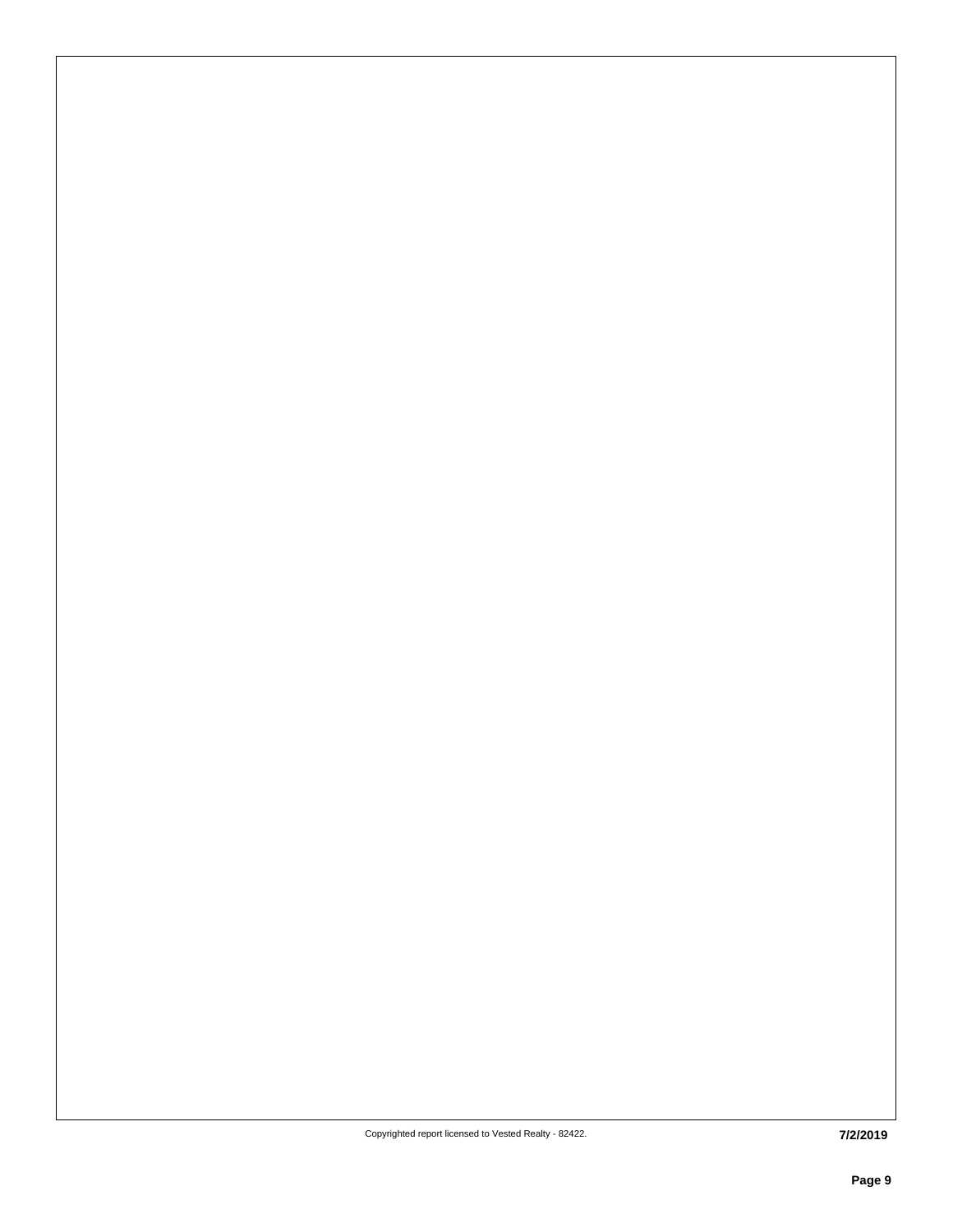## **918 Clinton Ave**

#### C

#### Irvington, NJ 07111

**Day Care Center Building of 1,854 SF Sold on 8/19/2016 for \$73,060 - Research Complete (Part of Multi-Property)**

buyer



**6 Trinity Pl Warren, NJ 07059 (908) 604-8404**

seller

**Alfredo & Susan Ciotola**

| vital data        |                                |                     |                          |
|-------------------|--------------------------------|---------------------|--------------------------|
| Escrow/Contract:  |                                | Sale Price:         | \$73,060                 |
| Sale Date:        | 8/19/2016                      | Status:             | Allocated                |
| Days on Market:   | 428 days                       | Building SF:        | 1,854 SF                 |
| Exchange:         | No                             | Price/SF:           | \$39.41                  |
| Conditions:       | -                              | Pro Forma Cap Rate: | Ĭ.                       |
| Land Area SF:     | 3,232                          | Actual Cap Rate:    | $\overline{\phantom{a}}$ |
| Acres:            | 0.07                           | Down Pmnt:          |                          |
| \$/SF Land Gross: | \$22.60                        | Pct Down:           |                          |
| Year Built, Age:  | 1950 Age: 66                   | Doc No:             | $\blacksquare$           |
| Parking Spaces:   | 30                             | Trans Tax:          | $\blacksquare$           |
| Parking Ratio:    | $\blacksquare$                 | Corner:             | No                       |
| <b>FAR</b>        | 0.57                           | Zoning:             | N/A <sub>v</sub>         |
| Lot Dimensions:   | -                              | No Tenants:         | $\mathbf 1$              |
| Frontage:         | 71 feet on Clinton Ave (with 1 | Percent Improved:   | $\overline{\phantom{a}}$ |
| Tenancy:          | Multi                          | Submarket:          | <b>Urban Essex</b>       |
| Comp ID:          | 3691055                        | Map Page:           | $\overline{\phantom{a}}$ |
|                   |                                | Parcel No:          | $\blacksquare$           |
|                   |                                | Property Type:      | Retail                   |

| income expense data | <b>Listing Broker</b>                                                                                     |
|---------------------|-----------------------------------------------------------------------------------------------------------|
|                     | <b>Vested Realty</b><br>377 Route 202<br>Bedminster, NJ 07921<br>(908) 635-8550<br><b>George Rodelius</b> |
|                     | <b>Buyer Broker</b>                                                                                       |
|                     | <b>Vested Realty</b><br>377 Route 202<br>Bedminster, NJ 07921<br>(908) 635-8550<br><b>George Rodelius</b> |
| financing           |                                                                                                           |
|                     |                                                                                                           |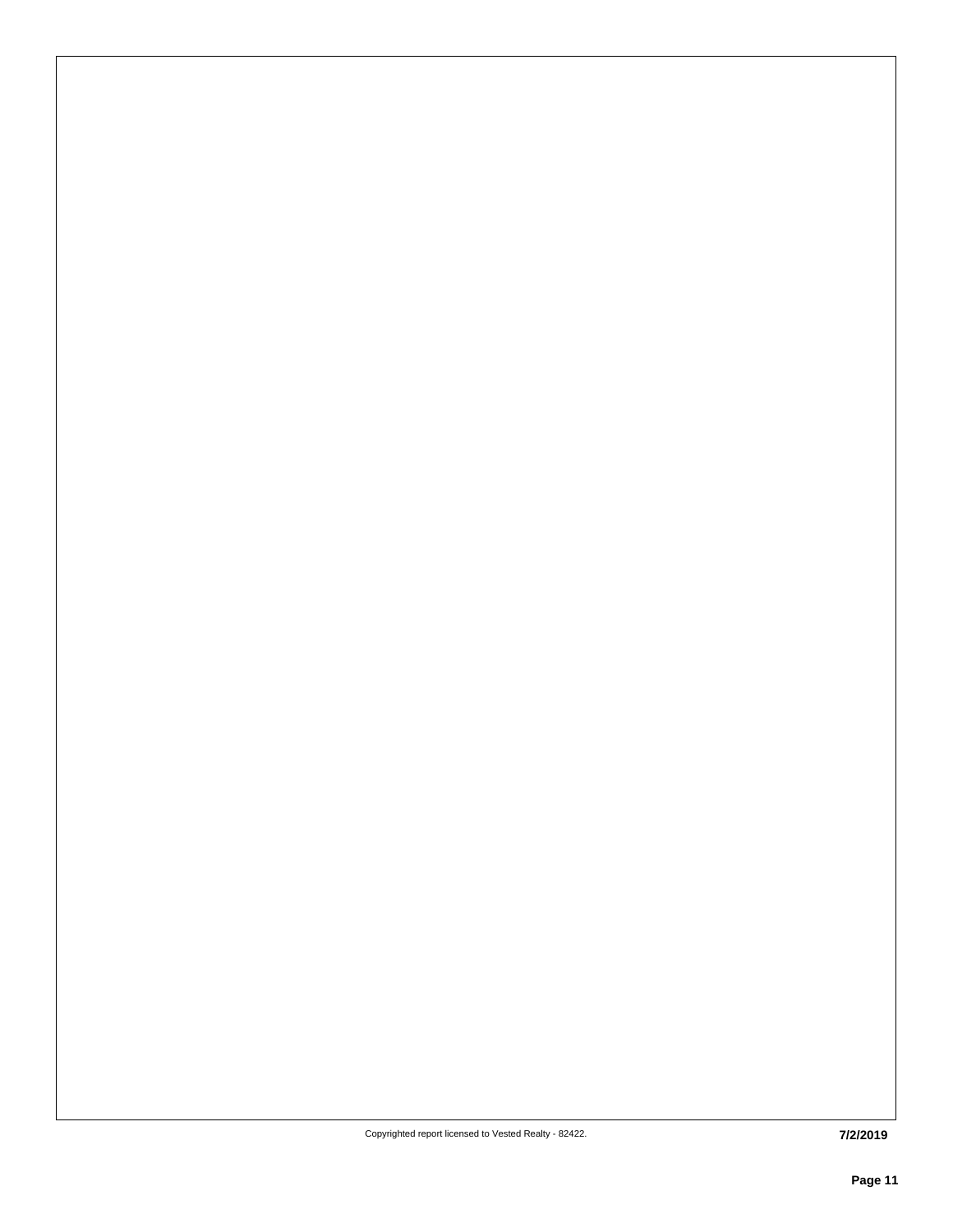### **387 Coit St**

Irvington, NJ 07111

**Class C Warehouse Building of 14,000 SF Sold on 12/18/2018 for \$1,625,000 - Research Complete**

### buyer

**The Coit Group LLC 387 Coit St Irvington, NJ 07111 (386) 446-8574**

#### seller

**Collision Express 387 Coit St Irvington, NJ 07111 (973) 371-6363**

### vital data



| Escrow/Contract:  | 60 days                          | Sale Price:         | \$1,625,000            |
|-------------------|----------------------------------|---------------------|------------------------|
| Sale Date:        | 12/18/2018                       | Status:             | <b>Confirmed</b>       |
| Days on Market:   | 1,387 days                       | Building SF:        | 14,000 SF              |
| Exchange:         | No                               | Price/SF:           | \$116.07               |
| Conditions:       | <b>Business Value Included, </b> | Pro Forma Cap Rate: |                        |
| Land Area SF:     | 20,038                           | Actual Cap Rate:    |                        |
| Acres:            | 0.46                             | Down Pmnt:          | $\blacksquare$         |
| \$/SF Land Gross: | \$81.10                          | Pct Down:           | $\blacksquare$         |
| Year Built, Age:  | 1975 Age: 43                     | Doc No:             | 20181-11752            |
| Parking Spaces:   | 16                               | Trans Tax:          | $\blacksquare$         |
| Parking Ratio:    | 1.14/1000 SF                     | Corner:             | No                     |
| <b>FAR</b>        | 0.70                             | Zoning:             | $\blacksquare$         |
| Lot Dimensions:   | $\blacksquare$                   | No Tenants:         | 1                      |
| Frontage:         | -                                | Percent Improved:   | 81.4%                  |
| Tenancy:          | Multi                            | Submarket:          | <b>West Newark Ind</b> |
| Comp ID:          | 4675814                          | Map Page:           |                        |
|                   |                                  | Parcel No:          | 09-00192-0000-00006    |
|                   |                                  | Property Type:      | <b>Industrial</b>      |

# income expense data **\$46,768 \$46,768** Total Expenses - Operating Expenses Expenses **- Taxes** Listing Broker **Vested Realty 377 Route 202 Bedminster, NJ 07921 (908) 635-8550 George Rodelius** Buyer Broker financing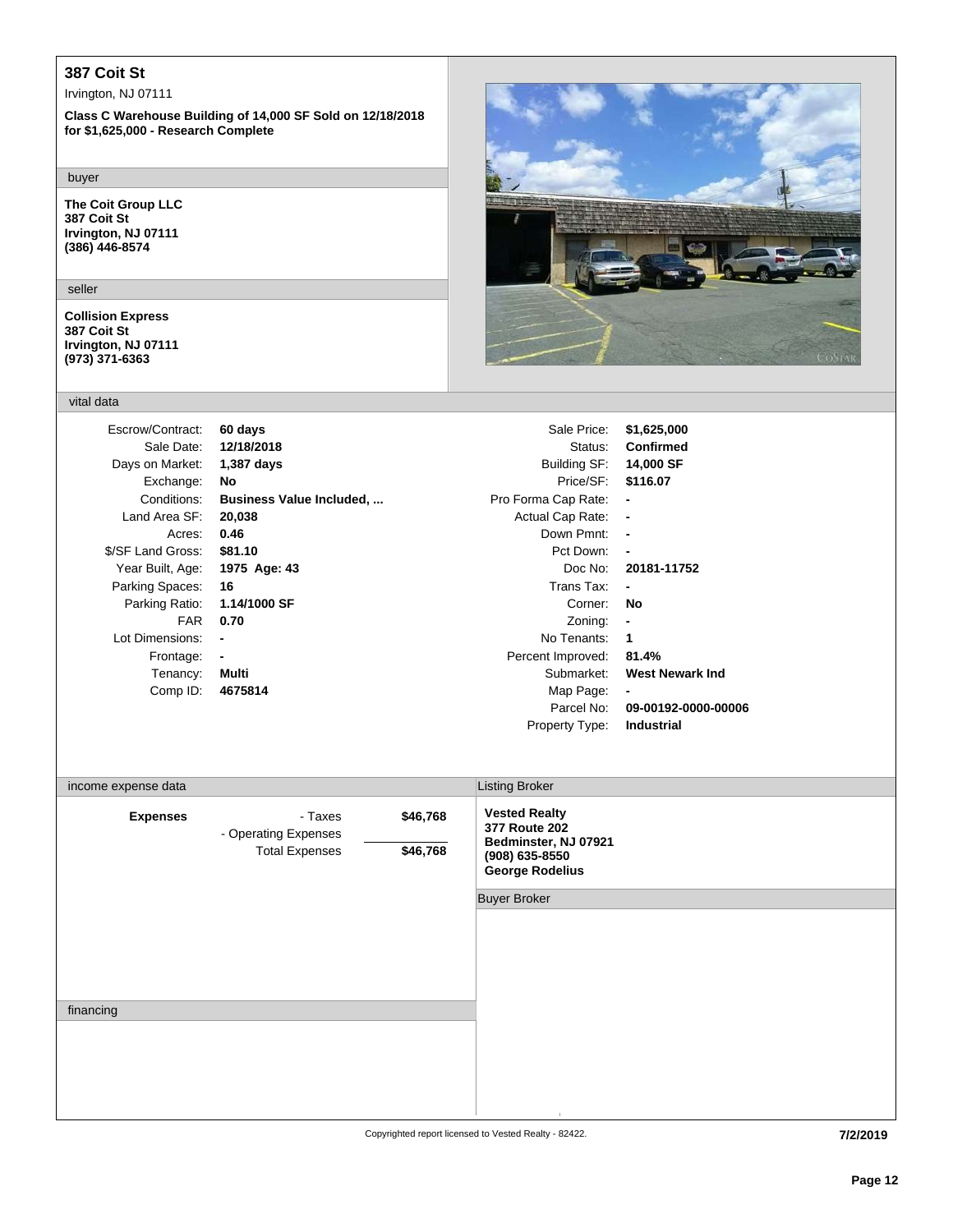### **140-144 Ellis Ave**

Irvington, NJ 07111

**Class B Office Building of 6,000 SF Sold on 9/29/2016 for \$330,000**

buyer



seller

**Jmar Inc. 140-144 Ellis Ave Irvington, NJ 07111 (201) 435-4310**

### vital data

| Escrow/Contract:<br>Sale Date:<br>Days on Market:<br>Exchange:<br>Conditions:<br>Land Area SF:<br>Acres:<br>\$/SF Land Gross:<br>Year Built, Age:<br>Parking Spaces:<br>Parking Ratio:<br><b>FAR</b><br>Lot Dimensions:<br>Frontage:<br>Tenancy:<br>Comp ID: | 9/29/2016<br>540 days<br>No<br>6,499<br>0.15<br>\$50.78<br>1981 Age: 35<br>0.92<br>Single<br>3745306 | Sale Price:<br>Status:<br>Building SF:<br>Price/SF:<br>Pro Forma Cap Rate:<br>Actual Cap Rate:<br>Down Pmnt:<br>Pct Down:<br>Doc No:<br>Trans Tax:<br>Corner:<br>Zoning:<br>No Tenants:<br>Percent Improved:<br>Submarket:<br>Map Page:<br>Parcel No: | \$330,000<br><b>Confirmed</b><br>6,000 SF<br>\$55.00<br>٠<br>٠<br>$\blacksquare$<br>$\blacksquare$<br>$\blacksquare$<br>No<br>R <sub>3</sub> , Irvington<br>3<br>٠<br>Urban Essex<br><b>Hagstrom 9-H11</b><br>$\blacksquare$ |
|--------------------------------------------------------------------------------------------------------------------------------------------------------------------------------------------------------------------------------------------------------------|------------------------------------------------------------------------------------------------------|-------------------------------------------------------------------------------------------------------------------------------------------------------------------------------------------------------------------------------------------------------|------------------------------------------------------------------------------------------------------------------------------------------------------------------------------------------------------------------------------|
|                                                                                                                                                                                                                                                              |                                                                                                      | Property Type:                                                                                                                                                                                                                                        | Office                                                                                                                                                                                                                       |

| income expense data |                                                          |                      | <b>Listing Broker</b>                                                                                     |                                   |
|---------------------|----------------------------------------------------------|----------------------|-----------------------------------------------------------------------------------------------------------|-----------------------------------|
| <b>Expenses</b>     | - Taxes<br>- Operating Expenses<br><b>Total Expenses</b> | \$30,780<br>\$30,780 | <b>Vested Realty</b><br>377 Route 202<br>Bedminster, NJ 07921<br>(908) 635-8550<br><b>George Rodelius</b> |                                   |
|                     |                                                          |                      | <b>Buyer Broker</b>                                                                                       |                                   |
|                     |                                                          |                      |                                                                                                           |                                   |
| financing           |                                                          |                      | prior sale                                                                                                |                                   |
|                     |                                                          |                      | Date/Doc No:<br>Sale Price:<br>CompID:                                                                    | 12/15/2003<br>\$320,000<br>832475 |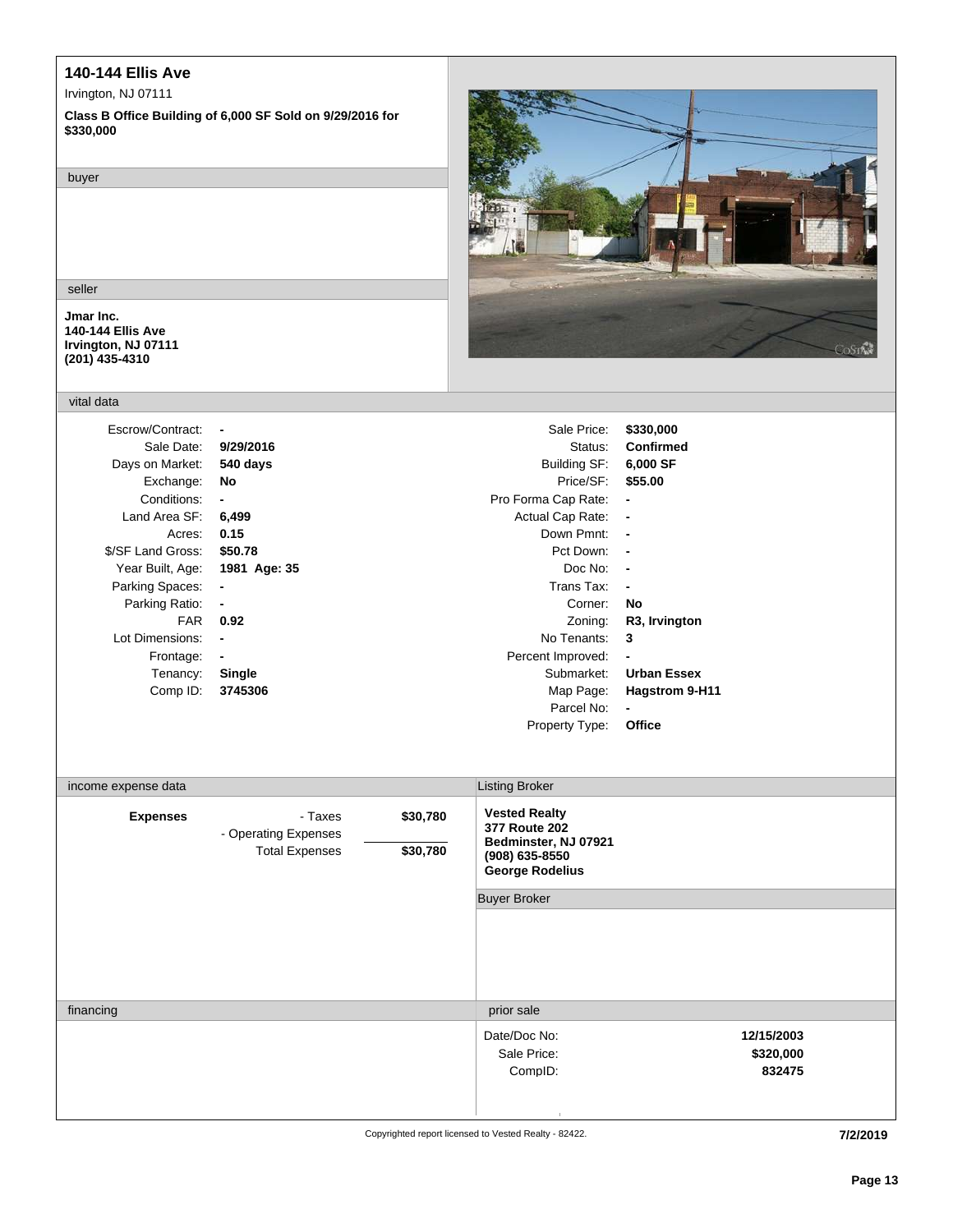| 140 Leslie St<br>Newark, NJ 07112<br>Apartments Building 4 Units of 4,144 SF Sold on 6/25/2018 -<br><b>Public Record</b><br>buyer<br>seller                                                                                                                                                                        |                                                                                                                                                                                                                                                                                                                   |                    |                                                                                                                                                                                                                                                                       | Image Coming Soon                                                                                                                                                                                                                                                                                                                                                         |
|--------------------------------------------------------------------------------------------------------------------------------------------------------------------------------------------------------------------------------------------------------------------------------------------------------------------|-------------------------------------------------------------------------------------------------------------------------------------------------------------------------------------------------------------------------------------------------------------------------------------------------------------------|--------------------|-----------------------------------------------------------------------------------------------------------------------------------------------------------------------------------------------------------------------------------------------------------------------|---------------------------------------------------------------------------------------------------------------------------------------------------------------------------------------------------------------------------------------------------------------------------------------------------------------------------------------------------------------------------|
| vital data                                                                                                                                                                                                                                                                                                         |                                                                                                                                                                                                                                                                                                                   |                    |                                                                                                                                                                                                                                                                       |                                                                                                                                                                                                                                                                                                                                                                           |
| Escrow/Contract:<br>Sale Date:<br>Days on Market:<br>Exchange:<br>Conditions:<br>0 Bedroom:<br>1 Bedroom:<br>2 Bedroom:<br>3 Bedroom:<br>Other:<br>Land Area SF:<br>Acres:<br>\$/SF Land Gross:<br>Year Built, Age:<br>Parking Spaces:<br>Parking Ratio:<br><b>FAR</b><br>Lot Dimensions:<br>Frontage:<br>Comp ID: | $\blacksquare$<br>6/25/2018<br>312 days<br>No<br>$\overline{\phantom{a}}$<br>$4/100\%$ (0 + )<br>$\bf{0}$<br>0<br>0<br>0<br>$\overline{\phantom{a}}$<br>$\overline{\phantom{a}}$<br>$\overline{\phantom{a}}$<br>1924 Age: 94<br>$\overline{\phantom{a}}$<br>$\overline{\phantom{a}}$<br>$\blacksquare$<br>4323012 |                    | Sale Price:<br>Status:<br>Building SF:<br>Price/SF:<br>Pro Forma Cap Rate:<br>Actual Cap Rate:<br>No Units:<br>Down Pmnt:<br>Pct Down:<br>Doc No:<br>Trans Tax:<br>Corner:<br>Zoning:<br>Percent Improved:<br>Submarket:<br>Map Page:<br>Parcel No:<br>Property Type: | $\blacksquare$<br>$\overline{\phantom{a}}$<br>4,144 SF<br>$\overline{\phantom{a}}$<br>$\qquad \qquad \blacksquare$<br>4<br>$\blacksquare$<br>٠<br>$\overline{\phantom{a}}$<br>$\overline{\phantom{a}}$<br>No<br>$\overline{\phantom{a}}$<br>$\overline{\phantom{a}}$<br><b>Upper Clinton Hill MF</b><br>$\blacksquare$<br>$\overline{\phantom{a}}$<br><b>Multi-Family</b> |
| income expense data                                                                                                                                                                                                                                                                                                |                                                                                                                                                                                                                                                                                                                   |                    | <b>Listing Broker</b>                                                                                                                                                                                                                                                 |                                                                                                                                                                                                                                                                                                                                                                           |
| <b>Expenses</b>                                                                                                                                                                                                                                                                                                    | - Taxes<br>- Operating Expenses<br><b>Total Expenses</b>                                                                                                                                                                                                                                                          | \$9,653<br>\$9,653 | <b>Vested Realty</b><br>377 Route 202<br>Bedminster, NJ 07921<br>(908) 635-8550<br><b>George Rodelius</b><br><b>Buyer Broker</b>                                                                                                                                      |                                                                                                                                                                                                                                                                                                                                                                           |
| financing                                                                                                                                                                                                                                                                                                          |                                                                                                                                                                                                                                                                                                                   |                    |                                                                                                                                                                                                                                                                       |                                                                                                                                                                                                                                                                                                                                                                           |
|                                                                                                                                                                                                                                                                                                                    |                                                                                                                                                                                                                                                                                                                   |                    | $\mathbb{R}^n$                                                                                                                                                                                                                                                        |                                                                                                                                                                                                                                                                                                                                                                           |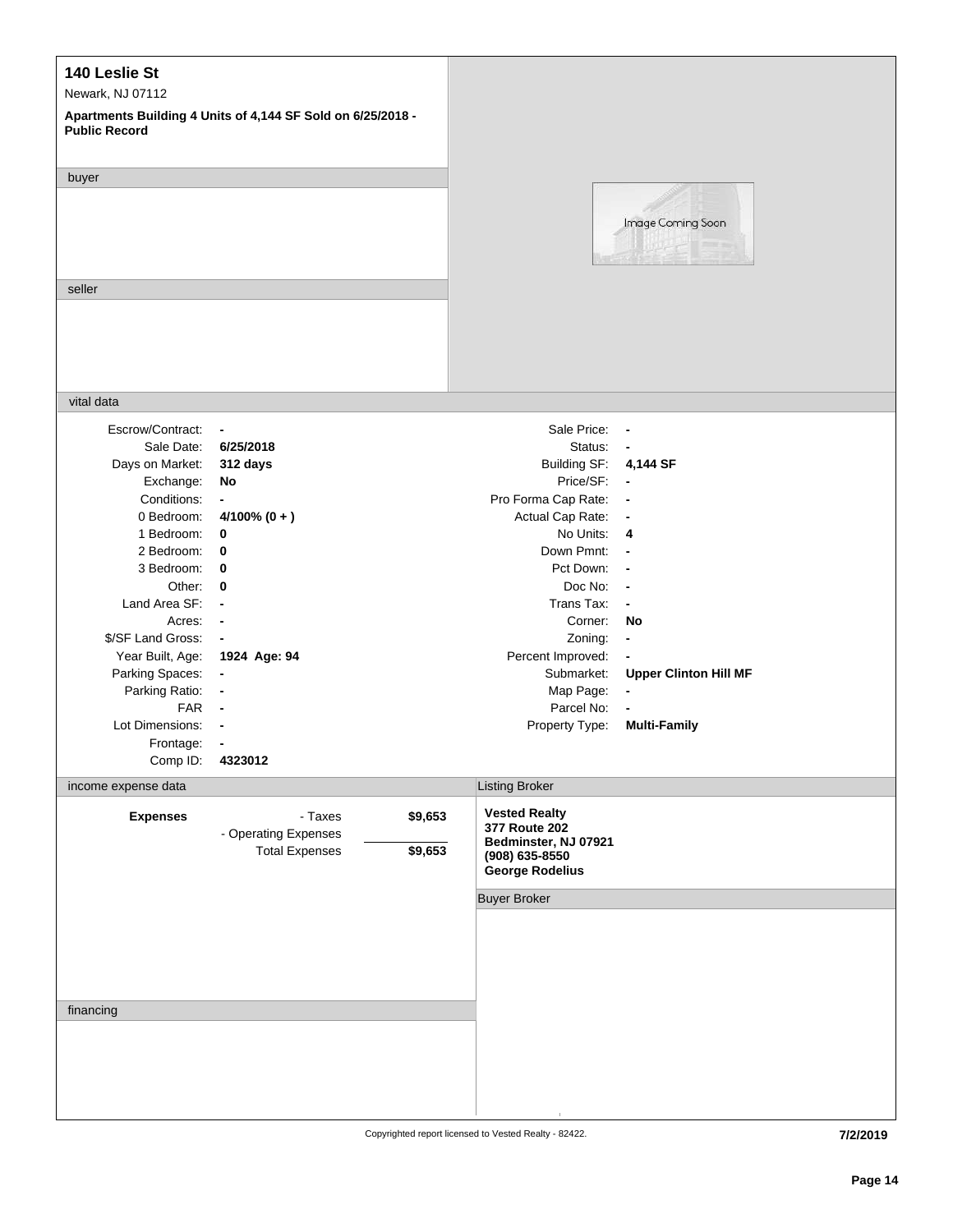# **783-785 Lyons Ave**

Irvington, NJ 07111

**Class C Apartments Building 12 Units of 16,636 SF Sold on 6/14/2019 - Public Record**



seller

vital data

buyer

**783 Lyons Ave Llc**

| Escrow/Contract:    | $\blacksquare$           | Sale Price:                                                                                               | $\blacksquare$      |
|---------------------|--------------------------|-----------------------------------------------------------------------------------------------------------|---------------------|
| Sale Date:          | 6/14/2019                | Status:                                                                                                   | <b>Full Value</b>   |
| Days on Market:     | 420 days                 | Building SF:                                                                                              | 16,636 SF           |
| Exchange:           | No                       | Price/SF:                                                                                                 | $\blacksquare$      |
| Conditions:         | $\overline{\phantom{a}}$ | Pro Forma Cap Rate:                                                                                       | $\blacksquare$      |
| 0 Bedroom:          | $\bf{0}$                 | Actual Cap Rate:                                                                                          | $\blacksquare$      |
| 1 Bedroom:          | $12/100\%$ (1 + 1)       | No Units:                                                                                                 | 12                  |
| 2 Bedroom:          | 0                        | Down Pmnt:                                                                                                | $\overline{a}$      |
| 3 Bedroom:          | $\bf{0}$                 | Pct Down:                                                                                                 | $\blacksquare$      |
| Other:              | $\mathbf 0$              | Doc No:                                                                                                   | $\blacksquare$      |
| Land Area SF:       | 8,721                    | Trans Tax:                                                                                                | $\blacksquare$      |
| Acres:              | 0.2                      | Corner:                                                                                                   | No                  |
| \$/SF Land Gross:   | $\blacksquare$           | Zoning:                                                                                                   | $\blacksquare$      |
| Year Built, Age:    | 1950 Age: 69             | Percent Improved:                                                                                         | 73.7%               |
| Parking Spaces:     | $\overline{\phantom{a}}$ | Submarket:                                                                                                | <b>Irvington MF</b> |
| Parking Ratio:      | $\blacksquare$           | Map Page:                                                                                                 | $\overline{a}$      |
| FAR                 | 1.91                     | Parcel No:                                                                                                | 09-00282-0000-00001 |
| Lot Dimensions:     | $\overline{\phantom{a}}$ | Property Type:                                                                                            | <b>Multi-Family</b> |
| Frontage:           | $\overline{\phantom{a}}$ |                                                                                                           |                     |
| Comp ID:            | 4790577                  |                                                                                                           |                     |
| income expense data |                          | <b>Listing Broker</b>                                                                                     |                     |
|                     |                          | <b>Vested Realty</b><br>377 Route 202<br>Bedminster, NJ 07921<br>(908) 635-8550<br><b>George Rodelius</b> |                     |
|                     |                          | <b>Buyer Broker</b>                                                                                       |                     |
|                     |                          | <b>Vested Realty</b><br>377 Route 202<br>Bedminster, NJ 07921<br>(908) 635-8550<br><b>George Rodelius</b> |                     |
| financing           |                          |                                                                                                           |                     |
|                     |                          |                                                                                                           |                     |
|                     |                          | Copyrighted report licensed to Vested Realty - 82422.                                                     | 7/2/2019            |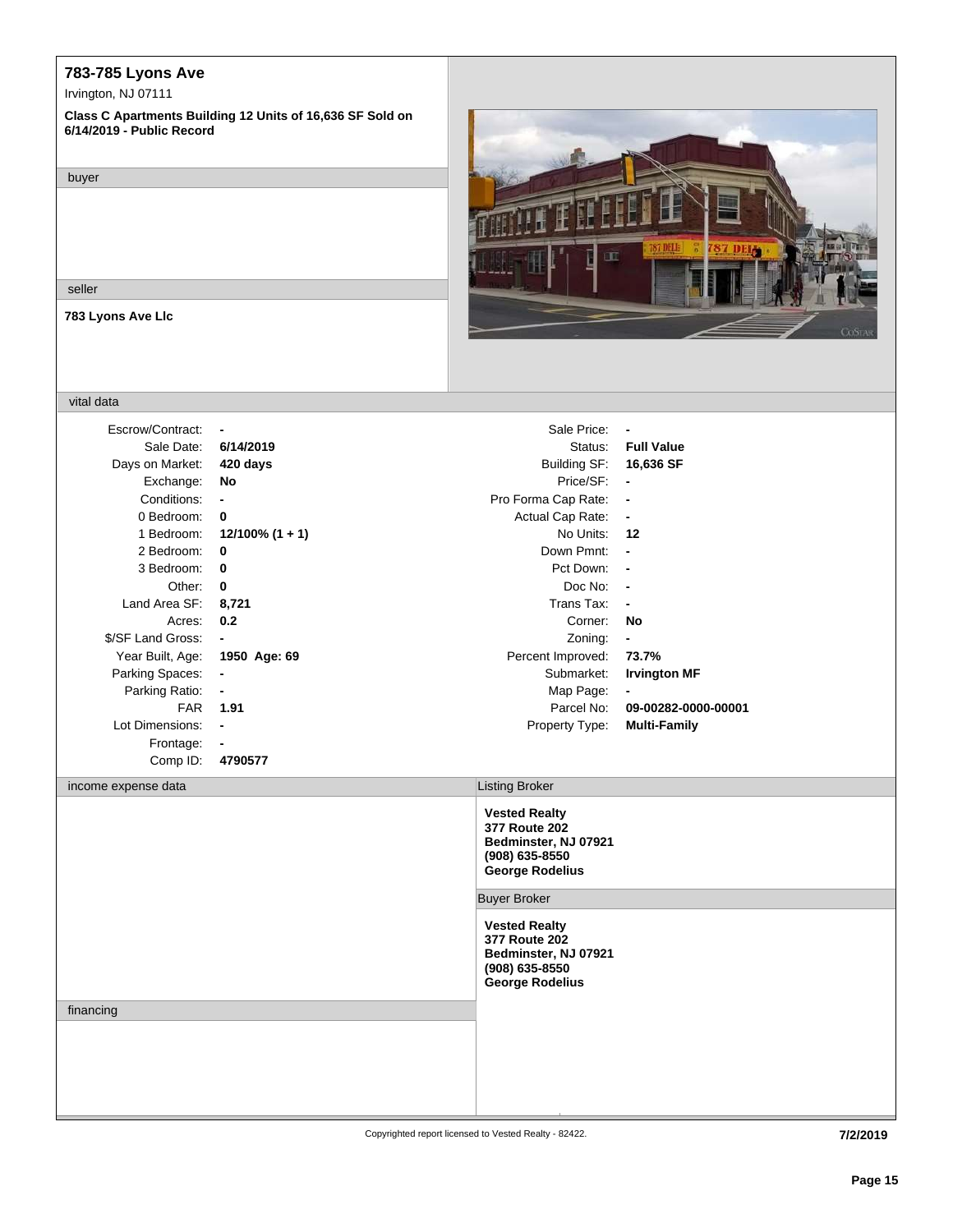| an an Suid<br><b>Effective Rent</b><br><b>Asking Rent Asking</b><br><b>Units</b><br># % Avg SF Vacant Min/Unit Max/Unit Min/SF<br>Max/SF<br>Min/Unit Max/Unit Min/SF<br>$\%$<br>Bed/Bath<br>Max/SF<br>1/1.0<br>12 100.0<br>$\mathcal{L}^{\mathcal{L}}$ and $\mathcal{L}^{\mathcal{L}}$ and $\mathcal{L}^{\mathcal{L}}$ and $\mathcal{L}^{\mathcal{L}}$<br>$\sim$<br>$\omega$<br>$\omega_{\rm{max}}$<br>$\mathcal{L}_{\mathcal{A}}$<br>$\omega_{\rm{max}}$<br>$\sim$<br>$\blacksquare$<br>$\blacksquare$<br>$\blacksquare$<br>Copyrighted report licensed to Vested Realty - 82422.<br>7/2/2019 |  |  |  |  | UNIT MIX AT TIME OF SALE |  |  |                    |
|------------------------------------------------------------------------------------------------------------------------------------------------------------------------------------------------------------------------------------------------------------------------------------------------------------------------------------------------------------------------------------------------------------------------------------------------------------------------------------------------------------------------------------------------------------------------------------------------|--|--|--|--|--------------------------|--|--|--------------------|
|                                                                                                                                                                                                                                                                                                                                                                                                                                                                                                                                                                                                |  |  |  |  |                          |  |  | <b>Concessions</b> |
|                                                                                                                                                                                                                                                                                                                                                                                                                                                                                                                                                                                                |  |  |  |  |                          |  |  |                    |
|                                                                                                                                                                                                                                                                                                                                                                                                                                                                                                                                                                                                |  |  |  |  |                          |  |  |                    |
|                                                                                                                                                                                                                                                                                                                                                                                                                                                                                                                                                                                                |  |  |  |  |                          |  |  |                    |
|                                                                                                                                                                                                                                                                                                                                                                                                                                                                                                                                                                                                |  |  |  |  |                          |  |  |                    |
|                                                                                                                                                                                                                                                                                                                                                                                                                                                                                                                                                                                                |  |  |  |  |                          |  |  |                    |
|                                                                                                                                                                                                                                                                                                                                                                                                                                                                                                                                                                                                |  |  |  |  |                          |  |  |                    |
|                                                                                                                                                                                                                                                                                                                                                                                                                                                                                                                                                                                                |  |  |  |  |                          |  |  |                    |
|                                                                                                                                                                                                                                                                                                                                                                                                                                                                                                                                                                                                |  |  |  |  |                          |  |  |                    |
|                                                                                                                                                                                                                                                                                                                                                                                                                                                                                                                                                                                                |  |  |  |  |                          |  |  |                    |
|                                                                                                                                                                                                                                                                                                                                                                                                                                                                                                                                                                                                |  |  |  |  |                          |  |  |                    |
|                                                                                                                                                                                                                                                                                                                                                                                                                                                                                                                                                                                                |  |  |  |  |                          |  |  |                    |
|                                                                                                                                                                                                                                                                                                                                                                                                                                                                                                                                                                                                |  |  |  |  |                          |  |  |                    |
|                                                                                                                                                                                                                                                                                                                                                                                                                                                                                                                                                                                                |  |  |  |  |                          |  |  |                    |
|                                                                                                                                                                                                                                                                                                                                                                                                                                                                                                                                                                                                |  |  |  |  |                          |  |  |                    |
|                                                                                                                                                                                                                                                                                                                                                                                                                                                                                                                                                                                                |  |  |  |  |                          |  |  |                    |
|                                                                                                                                                                                                                                                                                                                                                                                                                                                                                                                                                                                                |  |  |  |  |                          |  |  |                    |
|                                                                                                                                                                                                                                                                                                                                                                                                                                                                                                                                                                                                |  |  |  |  |                          |  |  |                    |
|                                                                                                                                                                                                                                                                                                                                                                                                                                                                                                                                                                                                |  |  |  |  |                          |  |  |                    |
|                                                                                                                                                                                                                                                                                                                                                                                                                                                                                                                                                                                                |  |  |  |  |                          |  |  |                    |
|                                                                                                                                                                                                                                                                                                                                                                                                                                                                                                                                                                                                |  |  |  |  |                          |  |  |                    |
|                                                                                                                                                                                                                                                                                                                                                                                                                                                                                                                                                                                                |  |  |  |  |                          |  |  |                    |
|                                                                                                                                                                                                                                                                                                                                                                                                                                                                                                                                                                                                |  |  |  |  |                          |  |  |                    |
|                                                                                                                                                                                                                                                                                                                                                                                                                                                                                                                                                                                                |  |  |  |  |                          |  |  |                    |
|                                                                                                                                                                                                                                                                                                                                                                                                                                                                                                                                                                                                |  |  |  |  |                          |  |  |                    |
|                                                                                                                                                                                                                                                                                                                                                                                                                                                                                                                                                                                                |  |  |  |  |                          |  |  |                    |
|                                                                                                                                                                                                                                                                                                                                                                                                                                                                                                                                                                                                |  |  |  |  |                          |  |  |                    |
|                                                                                                                                                                                                                                                                                                                                                                                                                                                                                                                                                                                                |  |  |  |  |                          |  |  |                    |
|                                                                                                                                                                                                                                                                                                                                                                                                                                                                                                                                                                                                |  |  |  |  |                          |  |  |                    |
|                                                                                                                                                                                                                                                                                                                                                                                                                                                                                                                                                                                                |  |  |  |  |                          |  |  |                    |
|                                                                                                                                                                                                                                                                                                                                                                                                                                                                                                                                                                                                |  |  |  |  |                          |  |  |                    |
|                                                                                                                                                                                                                                                                                                                                                                                                                                                                                                                                                                                                |  |  |  |  |                          |  |  |                    |
|                                                                                                                                                                                                                                                                                                                                                                                                                                                                                                                                                                                                |  |  |  |  |                          |  |  |                    |
|                                                                                                                                                                                                                                                                                                                                                                                                                                                                                                                                                                                                |  |  |  |  |                          |  |  |                    |
|                                                                                                                                                                                                                                                                                                                                                                                                                                                                                                                                                                                                |  |  |  |  |                          |  |  |                    |
|                                                                                                                                                                                                                                                                                                                                                                                                                                                                                                                                                                                                |  |  |  |  |                          |  |  |                    |
|                                                                                                                                                                                                                                                                                                                                                                                                                                                                                                                                                                                                |  |  |  |  |                          |  |  |                    |
|                                                                                                                                                                                                                                                                                                                                                                                                                                                                                                                                                                                                |  |  |  |  |                          |  |  |                    |
|                                                                                                                                                                                                                                                                                                                                                                                                                                                                                                                                                                                                |  |  |  |  |                          |  |  |                    |
|                                                                                                                                                                                                                                                                                                                                                                                                                                                                                                                                                                                                |  |  |  |  |                          |  |  |                    |
|                                                                                                                                                                                                                                                                                                                                                                                                                                                                                                                                                                                                |  |  |  |  |                          |  |  |                    |
|                                                                                                                                                                                                                                                                                                                                                                                                                                                                                                                                                                                                |  |  |  |  |                          |  |  |                    |
|                                                                                                                                                                                                                                                                                                                                                                                                                                                                                                                                                                                                |  |  |  |  |                          |  |  |                    |
|                                                                                                                                                                                                                                                                                                                                                                                                                                                                                                                                                                                                |  |  |  |  |                          |  |  |                    |
|                                                                                                                                                                                                                                                                                                                                                                                                                                                                                                                                                                                                |  |  |  |  |                          |  |  |                    |
|                                                                                                                                                                                                                                                                                                                                                                                                                                                                                                                                                                                                |  |  |  |  |                          |  |  |                    |
|                                                                                                                                                                                                                                                                                                                                                                                                                                                                                                                                                                                                |  |  |  |  |                          |  |  |                    |
|                                                                                                                                                                                                                                                                                                                                                                                                                                                                                                                                                                                                |  |  |  |  |                          |  |  |                    |
|                                                                                                                                                                                                                                                                                                                                                                                                                                                                                                                                                                                                |  |  |  |  |                          |  |  |                    |
|                                                                                                                                                                                                                                                                                                                                                                                                                                                                                                                                                                                                |  |  |  |  |                          |  |  |                    |
|                                                                                                                                                                                                                                                                                                                                                                                                                                                                                                                                                                                                |  |  |  |  |                          |  |  |                    |
|                                                                                                                                                                                                                                                                                                                                                                                                                                                                                                                                                                                                |  |  |  |  |                          |  |  |                    |
|                                                                                                                                                                                                                                                                                                                                                                                                                                                                                                                                                                                                |  |  |  |  |                          |  |  |                    |
|                                                                                                                                                                                                                                                                                                                                                                                                                                                                                                                                                                                                |  |  |  |  |                          |  |  |                    |
|                                                                                                                                                                                                                                                                                                                                                                                                                                                                                                                                                                                                |  |  |  |  |                          |  |  |                    |
|                                                                                                                                                                                                                                                                                                                                                                                                                                                                                                                                                                                                |  |  |  |  |                          |  |  |                    |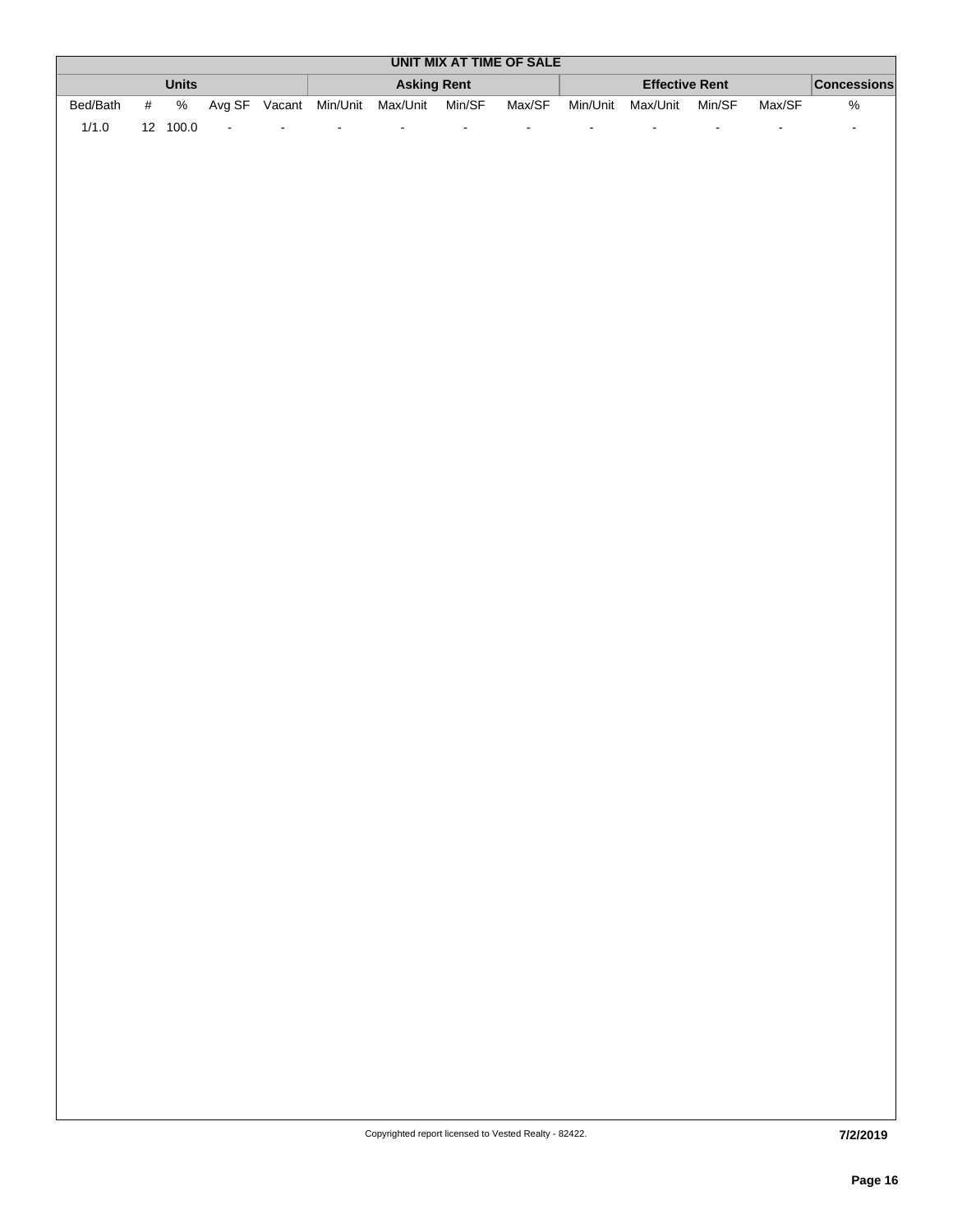Newark, NJ 07103

**Retail Building of 3,500 SF Sold on 7/19/2016 - Research Complete**



seller

buyer

**Kim Dong Soo**

# vital data

| Escrow/Contract:  | $\blacksquare$           | Sale Price:         |                              |
|-------------------|--------------------------|---------------------|------------------------------|
| Sale Date:        | 7/19/2016                | Status:             | $\blacksquare$               |
| Days on Market:   | 110 days                 | Building SF:        | 3,500 SF                     |
| Exchange:         | No                       | Price/SF:           | $\blacksquare$               |
| Conditions:       | $\blacksquare$           | Pro Forma Cap Rate: | $\blacksquare$               |
| Land Area SF:     | 2,614                    | Actual Cap Rate:    | $\blacksquare$               |
| Acres:            | 0.06                     | Down Pmnt:          |                              |
| \$/SF Land Gross: | ٠                        | Pct Down:           |                              |
| Year Built, Age:  | -                        | Doc No:             | $\blacksquare$               |
| Parking Spaces:   | -                        | Trans Tax:          | $\blacksquare$               |
| Parking Ratio:    |                          | Corner:             | No                           |
| <b>FAR</b>        | 1.34                     | Zoning:             | $\qquad \qquad \blacksquare$ |
| Lot Dimensions:   | $\overline{\phantom{a}}$ | No Tenants:         | 1                            |
| Frontage:         | 24 feet on Springfield   | Percent Improved:   | $\blacksquare$               |
| Tenancy:          | Multi                    | Submarket:          | <b>Newark</b>                |
| Comp ID:          | 3652831                  | Map Page:           | $\blacksquare$               |
|                   |                          | Parcel No:          | $\blacksquare$               |
|                   |                          | Property Type:      | Retail                       |
|                   |                          |                     |                              |

| income expense data | <b>Listing Broker</b>                                                                                     |
|---------------------|-----------------------------------------------------------------------------------------------------------|
|                     | <b>Vested Realty</b><br>377 Route 202<br>Bedminster, NJ 07921<br>(908) 635-8550<br><b>George Rodelius</b> |
|                     | <b>Buyer Broker</b>                                                                                       |
|                     |                                                                                                           |
|                     |                                                                                                           |
|                     |                                                                                                           |
| financing           |                                                                                                           |
|                     |                                                                                                           |
|                     |                                                                                                           |
|                     |                                                                                                           |
|                     | $\mathbb{R}^n$                                                                                            |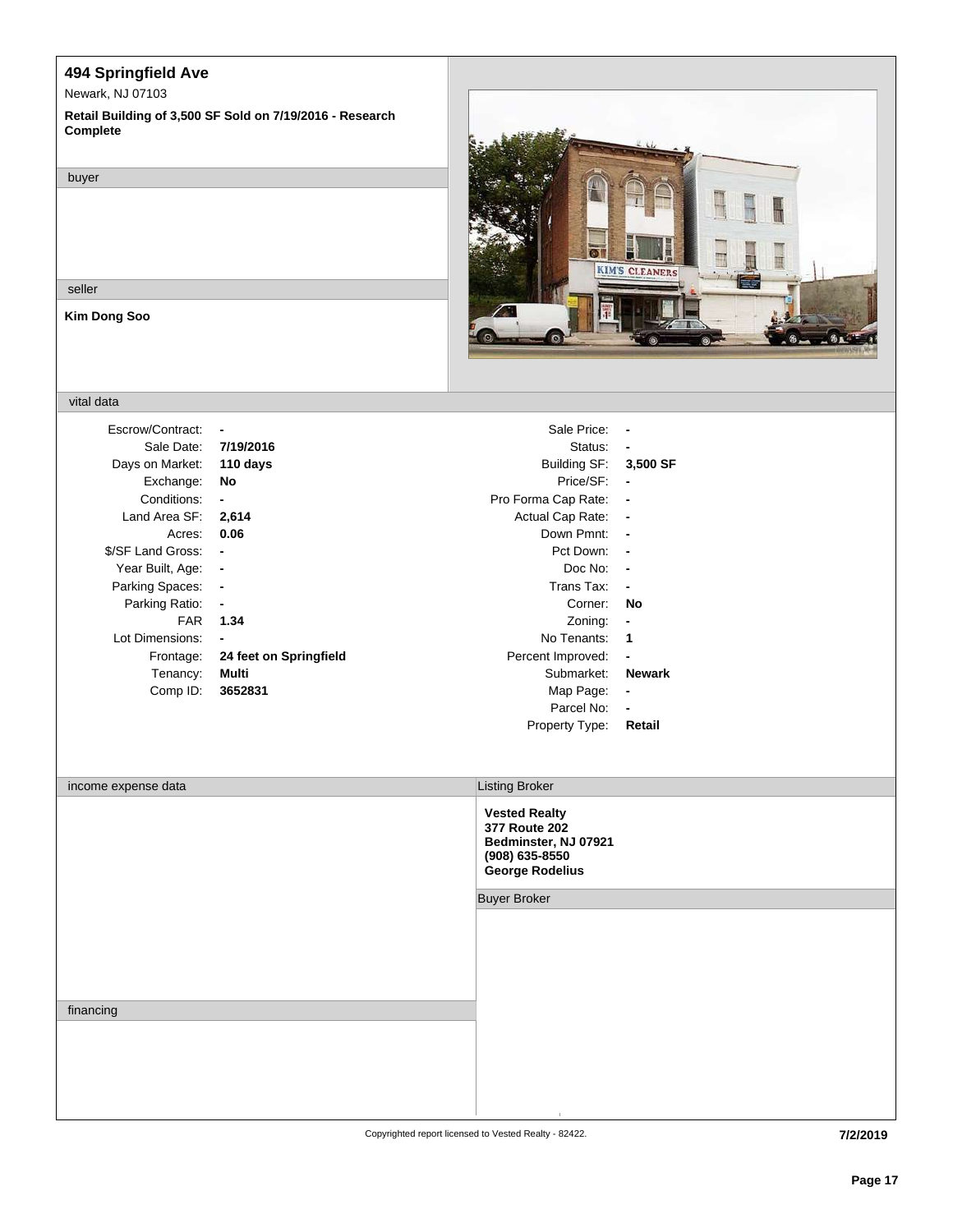Irvington, NJ 07111

**Commercial Land of 0.25 AC Sold on 1/14/2016 for \$25,000 - Sold for Land Value - Research Complete**

buyer

**Tareq Elsamna**

**(973) 242-6152**

seller

**Nawab Agha**



#### vital data Escrow/Contract: **30 days** Days on Market: **475 days** Exchange: **No** Conditions: **-** Lot Dimensions: **Irregular Frontage** Sale Date: **1/14/2016** Comp ID: **3616295** Sale Price: **\$25,000** Status: **Confirmed** Down Pmnt: **\$0** Pct Down: Doc No: **-** Trans Tax: **-** Corner: Zoning: **-** Topography: **-** Improvements: **-** Submarket: **Urban Essex** Property Type: **Land** Off-Site Improv: Proposed Use: **-** Max No of Units: Price/Unit: **-** Density: **-** Map Page: **-** Parcel No: **-**

| income expense data                    |                                                      |                                                                                       | <b>Listing Broker</b>                                                                                                                                       |
|----------------------------------------|------------------------------------------------------|---------------------------------------------------------------------------------------|-------------------------------------------------------------------------------------------------------------------------------------------------------------|
| Price/Acre:<br>SF.<br>Price/SF: \$2.30 | Gross<br>Acres: 0.25 AC<br>\$100,000.00<br>10,890 SF | Net<br>$\blacksquare$<br>$\blacksquare$<br>$\overline{\phantom{0}}$<br>$\blacksquare$ | <b>Vested Realty</b><br>377 Route 202<br>Bedminster, NJ 07921<br>(908) 635-8550<br><b>George Rodelius</b><br><b>Buyer Broker</b><br>No Buyer Broker on Deal |
| financing                              |                                                      |                                                                                       |                                                                                                                                                             |
|                                        |                                                      |                                                                                       |                                                                                                                                                             |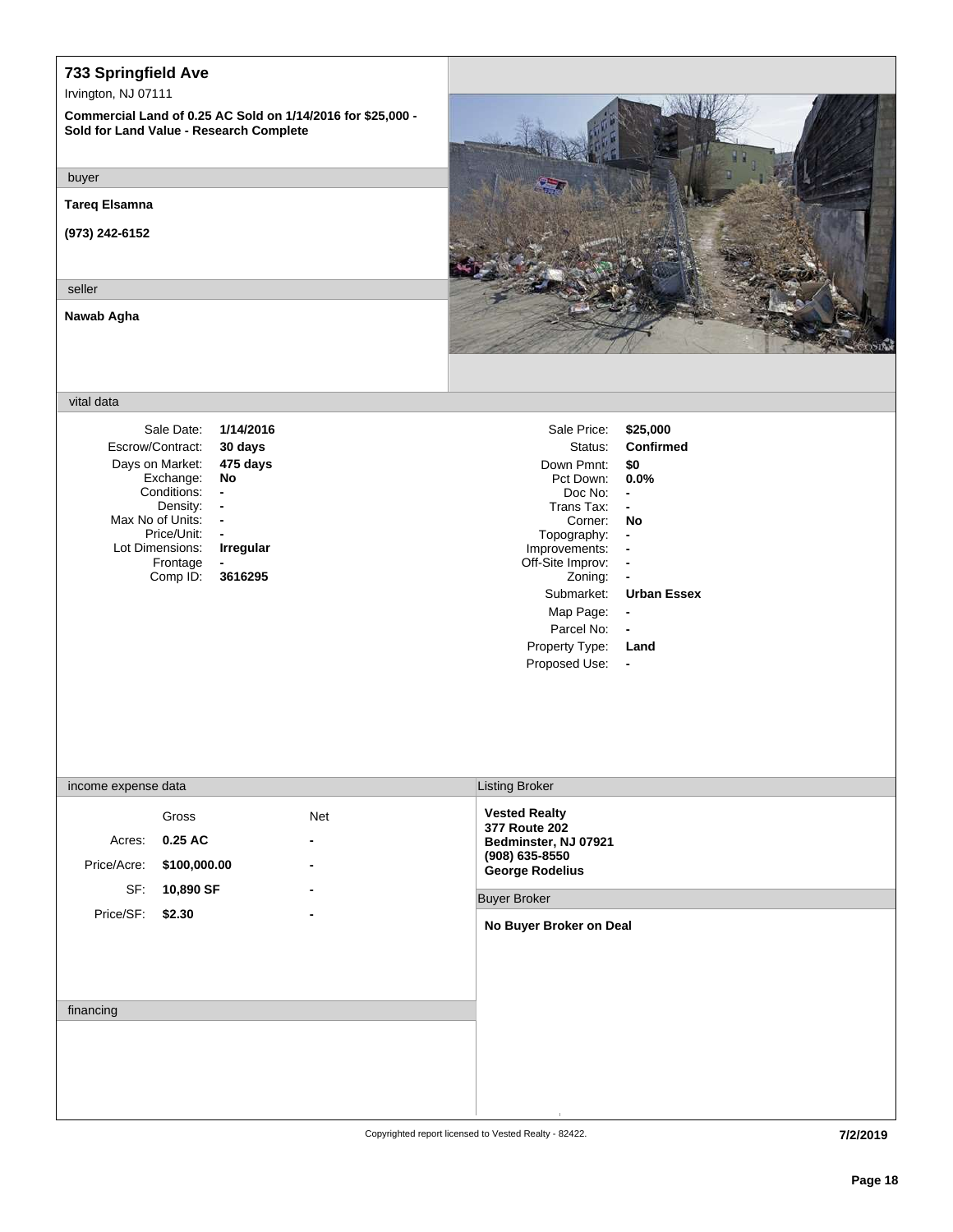# **765-771 Springfield Ave**

Irvington, NJ 07111

**Storefront Retail/Residential Building of 3,928 SF Sold on 10/19/2015 - Research Complete (Part of Multi-Property)**

buyer



seller

**Richard & Audrey Ralph 358 Elmwood Ave Maplewood, NJ 07040 (973) 378-2588**

#### vital data

| Escrow/Contract:  |                            | Sale Price:         |                    |  |
|-------------------|----------------------------|---------------------|--------------------|--|
| Sale Date:        | 10/19/2015                 | Status:             | $\blacksquare$     |  |
| Days on Market:   | 269 days                   | Building SF:        | 3,928 SF           |  |
| Exchange:         | No                         | Price/SF: -         |                    |  |
| Conditions:       | $\blacksquare$             | Pro Forma Cap Rate: |                    |  |
| Land Area SF:     | 2,622                      | Actual Cap Rate:    |                    |  |
| Acres:            | 0.06                       | Down Pmnt:          |                    |  |
| \$/SF Land Gross: | $\blacksquare$             | Pct Down:           |                    |  |
| Year Built, Age:  | $\overline{\phantom{a}}$   | Doc No:             | $\blacksquare$     |  |
| Parking Spaces:   | $\blacksquare$             | Trans Tax:          | $\blacksquare$     |  |
| Parking Ratio:    | $\overline{\phantom{a}}$   | Corner:             | No                 |  |
| <b>FAR</b>        | 1.50                       | Zoning:             | $\blacksquare$     |  |
| Lot Dimensions:   | $\blacksquare$             | Percent Improved:   | $\blacksquare$     |  |
| Frontage:         | 29 feet on Springfield Ave | Submarket:          | <b>Urban Essex</b> |  |
| Tenancy:          | Multi                      | Map Page:           | $\blacksquare$     |  |
| Comp ID:          | 3417057                    | Parcel No:          | $\blacksquare$     |  |
|                   |                            | Property Type:      | Retail             |  |
|                   |                            |                     |                    |  |

| income expense data |                                                          |                    | <b>Listing Broker</b>                                                                                     |
|---------------------|----------------------------------------------------------|--------------------|-----------------------------------------------------------------------------------------------------------|
| <b>Expenses</b>     | - Taxes<br>- Operating Expenses<br><b>Total Expenses</b> | \$2,169<br>\$2,169 | <b>Vested Realty</b><br>377 Route 202<br>Bedminster, NJ 07921<br>(908) 635-8550<br><b>George Rodelius</b> |
|                     |                                                          |                    | <b>Buyer Broker</b>                                                                                       |
|                     |                                                          |                    |                                                                                                           |
|                     |                                                          |                    |                                                                                                           |
|                     |                                                          |                    |                                                                                                           |
|                     |                                                          |                    |                                                                                                           |
| financing           |                                                          |                    |                                                                                                           |
|                     |                                                          |                    |                                                                                                           |
|                     |                                                          |                    |                                                                                                           |
|                     |                                                          |                    |                                                                                                           |
|                     |                                                          |                    | $\mathbb{R}^n$                                                                                            |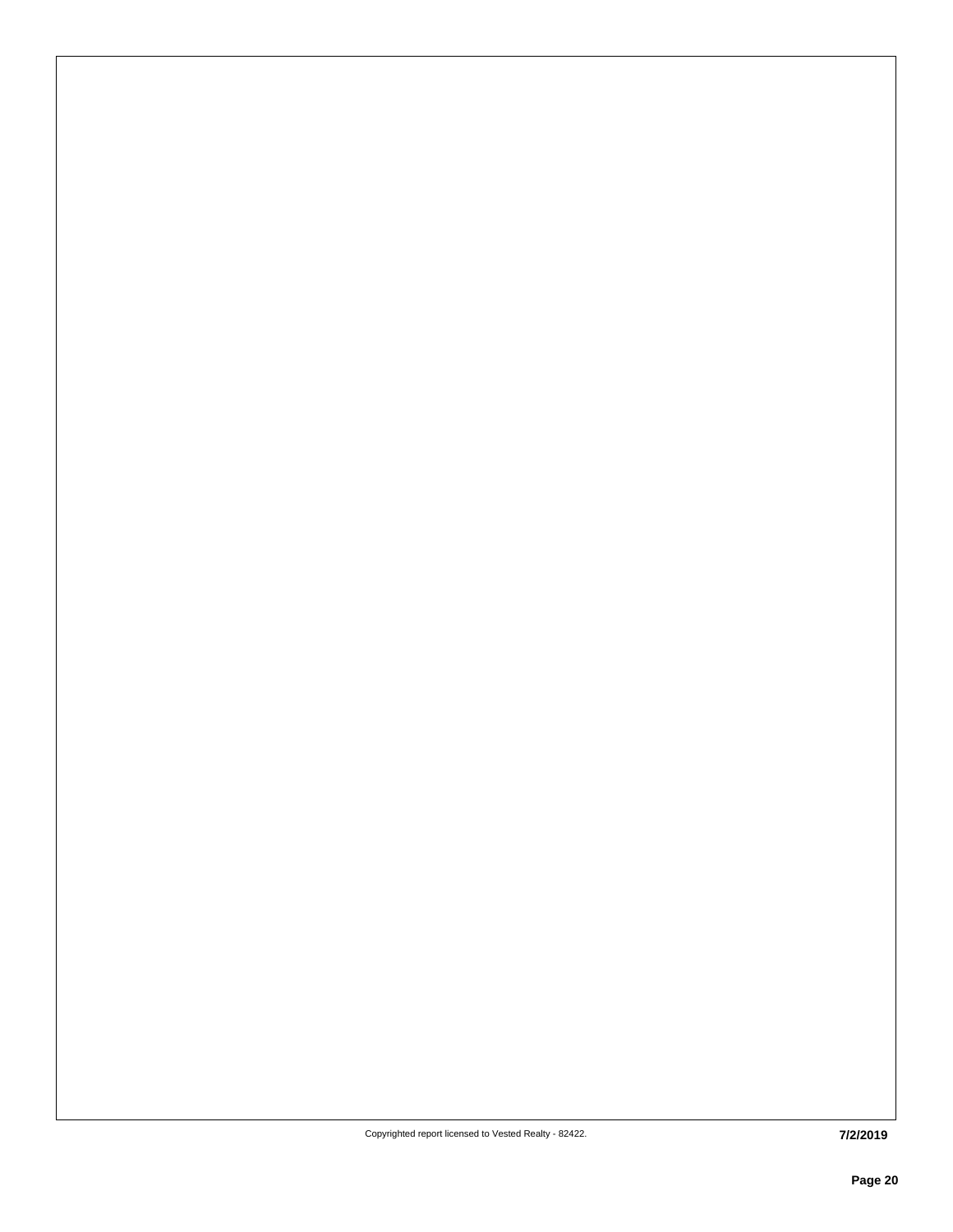Irvington, NJ 07111

**Storefront Building of 3,784 SF Sold on 10/19/2015 - Research Complete (Part of Multi-Property)**

buyer



seller

**Richard & Audrey Ralph 358 Elmwood Ave Maplewood, NJ 07040 (973) 378-2588**

### vital data

| Escrow/Contract:  |                            | Sale Price:         |                              |
|-------------------|----------------------------|---------------------|------------------------------|
| Sale Date:        | 10/19/2015                 | Status:             | $\overline{\phantom{0}}$     |
| Days on Market:   | 269 days                   | Building SF:        | 3,784 SF                     |
| Exchange:         | No                         | Price/SF:           | $\blacksquare$               |
| Conditions:       |                            | Pro Forma Cap Rate: | $\qquad \qquad \blacksquare$ |
| Land Area SF:     | 2,622                      | Actual Cap Rate:    | $\qquad \qquad \blacksquare$ |
| Acres:            | 0.06                       | Down Pmnt:          | $\blacksquare$               |
| \$/SF Land Gross: | $\blacksquare$             | Pct Down:           | $\blacksquare$               |
| Year Built, Age:  | $\blacksquare$             | Doc No:             | $\blacksquare$               |
| Parking Spaces:   | 10                         | Trans Tax:          | $\blacksquare$               |
| Parking Ratio:    | 6.98/1000 SF               | Corner:             | No                           |
| <b>FAR</b>        | 1.44                       | Zoning:             | N/A <sub>v</sub>             |
| Lot Dimensions:   | ٠                          | No Tenants:         | 1                            |
| Frontage:         | 32 feet on Springfield Ave | Percent Improved:   | $\overline{\phantom{a}}$     |
| Tenancy:          | Multi                      | Submarket:          | <b>Urban Essex</b>           |
| Comp ID:          | 3417057                    | Map Page:           | <b>Hagstrom 9-H11</b>        |
|                   |                            | Parcel No:          | $\blacksquare$               |
|                   |                            | Property Type:      | Retail                       |
|                   |                            |                     |                              |

| income expense data |                                                          |                    | <b>Listing Broker</b>                                                                                     |
|---------------------|----------------------------------------------------------|--------------------|-----------------------------------------------------------------------------------------------------------|
| <b>Expenses</b>     | - Taxes<br>- Operating Expenses<br><b>Total Expenses</b> | \$2,169<br>\$2,169 | <b>Vested Realty</b><br>377 Route 202<br>Bedminster, NJ 07921<br>(908) 635-8550<br><b>George Rodelius</b> |
|                     |                                                          |                    | <b>Buyer Broker</b>                                                                                       |
|                     |                                                          |                    |                                                                                                           |
| financing           |                                                          |                    |                                                                                                           |
|                     |                                                          |                    | <b>COLLEGE</b>                                                                                            |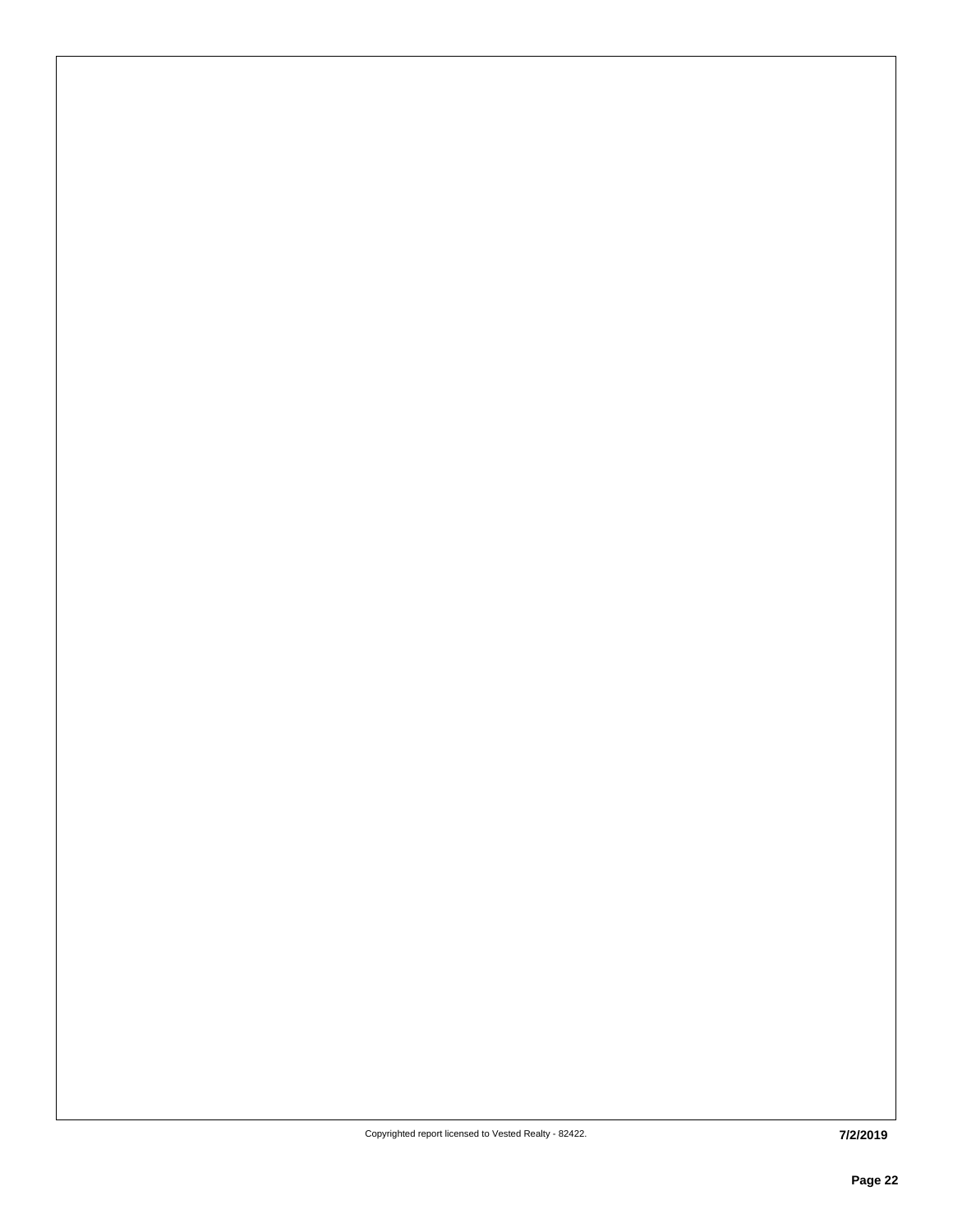Irvington, NJ 07111

**Auto Repair Building of 1,200 SF Sold on 10/19/2015 - Research Complete (Part of Multi-Property)**

buyer



seller

**Richard & Audrey Ralph 358 Elmwood Ave Maplewood, NJ 07040 (973) 378-2588**

### vital data

| Escrow/Contract:  | $\blacksquare$           | Sale Price:         | $\blacksquare$               |
|-------------------|--------------------------|---------------------|------------------------------|
| Sale Date:        | 10/19/2015               | Status:             | $\blacksquare$               |
| Days on Market:   | 269 days                 | Building SF:        | 1,200 SF                     |
| Exchange:         | No                       | Price/SF:           | $\blacksquare$               |
| Conditions:       | $\overline{\phantom{a}}$ | Pro Forma Cap Rate: | $\qquad \qquad \blacksquare$ |
| Land Area SF:     | 3,572                    | Actual Cap Rate:    | $\blacksquare$               |
| Acres:            | 0.08                     | Down Pmnt:          | $\blacksquare$               |
| \$/SF Land Gross: | $\overline{\phantom{a}}$ | Pct Down:           | $\blacksquare$               |
| Year Built, Age:  | $\blacksquare$           | Doc No:             | $\overline{\phantom{a}}$     |
| Parking Spaces:   | $\blacksquare$           | Trans Tax:          | $\overline{\phantom{a}}$     |
| Parking Ratio:    | $\blacksquare$           | Corner:             | No                           |
| <b>FAR</b>        | 0.34                     | Zoning:             | $\blacksquare$               |
| Lot Dimensions:   | $\overline{\phantom{a}}$ | Percent Improved:   | $\qquad \qquad \blacksquare$ |
| Frontage:         | $\blacksquare$           | Submarket:          | <b>Urban Essex</b>           |
| Tenancy:          | Multi                    | Map Page:           | Hagstrom 9-H11               |
| Comp ID:          | 3417057                  | Parcel No:          | $\qquad \qquad \blacksquare$ |
|                   |                          | Property Type:      | Retail                       |
|                   |                          |                     |                              |

| income expense data |                                                          |                    | <b>Listing Broker</b>                                                                                     |
|---------------------|----------------------------------------------------------|--------------------|-----------------------------------------------------------------------------------------------------------|
| <b>Expenses</b>     | - Taxes<br>- Operating Expenses<br><b>Total Expenses</b> | \$2,169<br>\$2,169 | <b>Vested Realty</b><br>377 Route 202<br>Bedminster, NJ 07921<br>(908) 635-8550<br><b>George Rodelius</b> |
|                     |                                                          |                    | <b>Buyer Broker</b>                                                                                       |
|                     |                                                          |                    |                                                                                                           |
| financing           |                                                          |                    |                                                                                                           |
|                     |                                                          |                    | $\mathbb{R}^n$                                                                                            |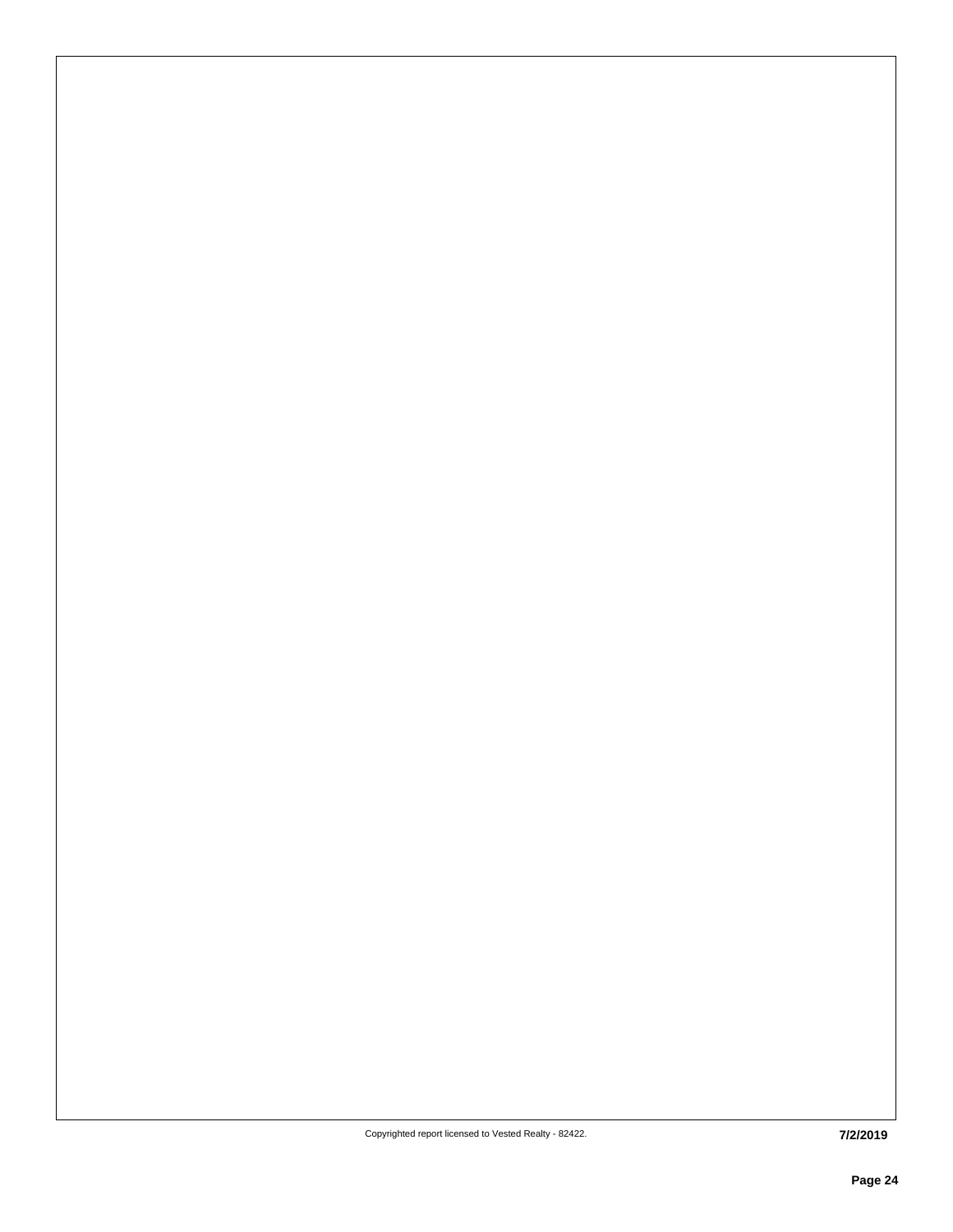Irvington, NJ 07111

**Storefront Retail/Residential Building of 3,900 SF Sold on 3/15/2018 for \$200,000 - Public Record**



| vital data |
|------------|
|            |

buyer

seller

| Escrow/Contract:<br>Sale Date:<br>Days on Market:<br>Exchange: | $\overline{\phantom{a}}$<br>3/15/2018<br>496 days<br>No | Sale Price:<br>Status:<br>Building SF:<br>Price/SF: | \$200,000<br>Confirmed<br>3,900 SF<br>\$51.28 |
|----------------------------------------------------------------|---------------------------------------------------------|-----------------------------------------------------|-----------------------------------------------|
| Conditions:                                                    | <b>Business Value Included</b>                          | Pro Forma Cap Rate:                                 | -                                             |
| Land Area SF:                                                  | $\blacksquare$                                          | Actual Cap Rate:                                    | $\blacksquare$                                |
| Acres:                                                         | $\overline{\phantom{a}}$                                | Down Pmnt:                                          | $\blacksquare$                                |
| \$/SF Land Gross:                                              | $\overline{\phantom{a}}$                                | Pct Down:                                           | $\blacksquare$                                |
| Year Built, Age:                                               | $\blacksquare$                                          | Doc No:                                             | $\blacksquare$                                |
| Parking Spaces:                                                | $\blacksquare$                                          | Trans Tax:                                          | $\blacksquare$                                |
| Parking Ratio:                                                 | $\overline{\phantom{a}}$                                | Corner:                                             | No                                            |
| <b>FAR</b>                                                     | $\blacksquare$                                          | Zoning:                                             | $\qquad \qquad \blacksquare$                  |
| Lot Dimensions:                                                | $\blacksquare$                                          | Percent Improved:                                   | $\qquad \qquad \blacksquare$                  |
| Frontage:                                                      | $\blacksquare$                                          | Submarket:                                          | <b>Urban Essex</b>                            |
| Tenancy:                                                       | $\blacksquare$                                          | Map Page:                                           | $\qquad \qquad \blacksquare$                  |
| Comp ID:                                                       | 4170955                                                 | Parcel No:                                          | $\blacksquare$                                |
|                                                                |                                                         | Property Type:                                      | Retail                                        |

| income expense data |                                                          |                      | <b>Listing Broker</b>                                                                                                            |
|---------------------|----------------------------------------------------------|----------------------|----------------------------------------------------------------------------------------------------------------------------------|
| <b>Expenses</b>     | - Taxes<br>- Operating Expenses<br><b>Total Expenses</b> | \$21,413<br>\$21,413 | <b>Vested Realty</b><br>377 Route 202<br>Bedminster, NJ 07921<br>(908) 635-8550<br><b>George Rodelius</b><br><b>Buyer Broker</b> |
|                     |                                                          |                      | <b>Vested Realty</b><br>377 Route 202<br>Bedminster, NJ 07921<br>(908) 635-8550<br><b>George Rodelius</b>                        |
| financing           |                                                          |                      |                                                                                                                                  |
|                     |                                                          |                      |                                                                                                                                  |
|                     |                                                          |                      |                                                                                                                                  |
|                     |                                                          |                      |                                                                                                                                  |
|                     |                                                          |                      |                                                                                                                                  |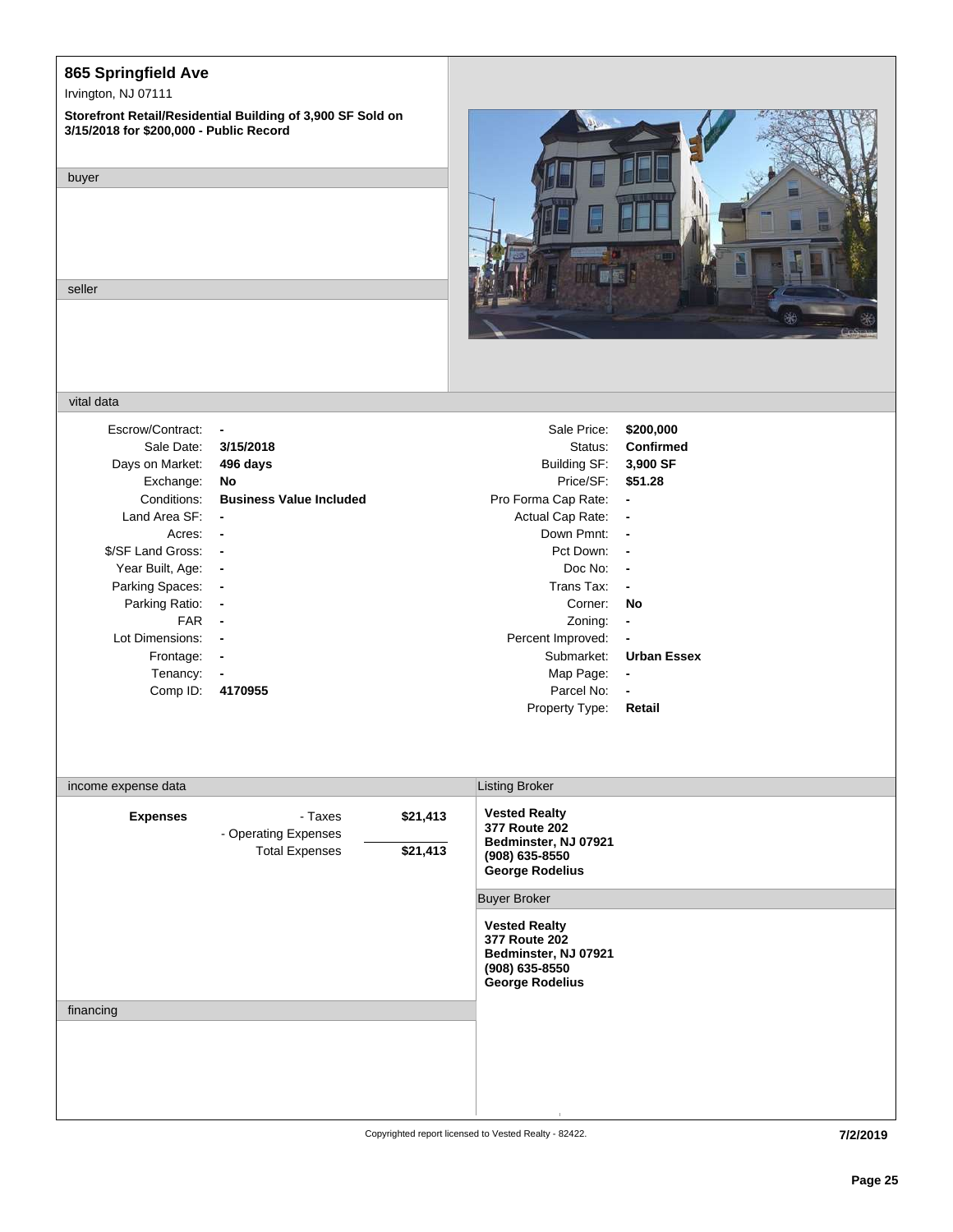# **1228-1230 Springfield Ave**

Plaza Suites at 1230 Irvington, NJ 07111

**Retail Building of 7,800 SF Sold on 5/11/2017 for \$310,000 - Public Record**

### buyer

### **S & F Springfield LLC**

seller

**Plaza Suites Llc 1228 Springfield Ave Irvington, NJ 07111**

#### vital data



| Escrow/Contract:  |                              | Sale Price:         | \$310,000                    |
|-------------------|------------------------------|---------------------|------------------------------|
|                   | 913 days                     |                     |                              |
| Sale Date:        | 5/11/2017                    | Status:             | <b>Confirmed</b>             |
| Days on Market:   | 918 days                     | Building SF:        | 7,800 SF                     |
| Exchange:         | No                           | Price/SF:           | \$39.74                      |
| Conditions:       | <b>High Vacancy Property</b> | Pro Forma Cap Rate: | $\qquad \qquad \blacksquare$ |
| Land Area SF:     | 6,181                        | Actual Cap Rate:    | $\overline{\phantom{a}}$     |
| Acres:            | 0.14                         | Down Pmnt:          | $\overline{\phantom{a}}$     |
| \$/SF Land Gross: | \$50.15                      | Pct Down:           | $\blacksquare$               |
| Year Built, Age:  | $\blacksquare$               | Doc No:             | $\blacksquare$               |
| Parking Spaces:   | 8                            | Trans Tax:          | $\blacksquare$               |
| Parking Ratio:    | 1.07/1000 SF                 | Corner:             | No                           |
| <b>FAR</b>        | 1.26                         | Zoning:             | -                            |
| Lot Dimensions:   | $\blacksquare$               | No Tenants:         | 3                            |
| Frontage:         | 57 feet on Springfield Ave   | Percent Improved:   | $\qquad \qquad \blacksquare$ |
| Tenancy:          | Multi                        | Submarket:          | <b>Urban Essex</b>           |
| Comp ID:          | 3901769                      | Map Page:           | $\blacksquare$               |
|                   |                              | Parcel No:          | $\blacksquare$               |
|                   |                              | Property Type:      | Retail                       |

#### income expense data

| income expense data |                                                          |                      | <b>Listing Broker</b>                                                                                     |
|---------------------|----------------------------------------------------------|----------------------|-----------------------------------------------------------------------------------------------------------|
| <b>Expenses</b>     | - Taxes<br>- Operating Expenses<br><b>Total Expenses</b> | \$26,145<br>\$26,145 | <b>Vested Realty</b><br>377 Route 202<br>Bedminster, NJ 07921<br>(908) 635-8550<br><b>George Rodelius</b> |
|                     |                                                          |                      | <b>Buyer Broker</b>                                                                                       |
|                     |                                                          |                      |                                                                                                           |
| financing           |                                                          |                      |                                                                                                           |
|                     |                                                          |                      | л.                                                                                                        |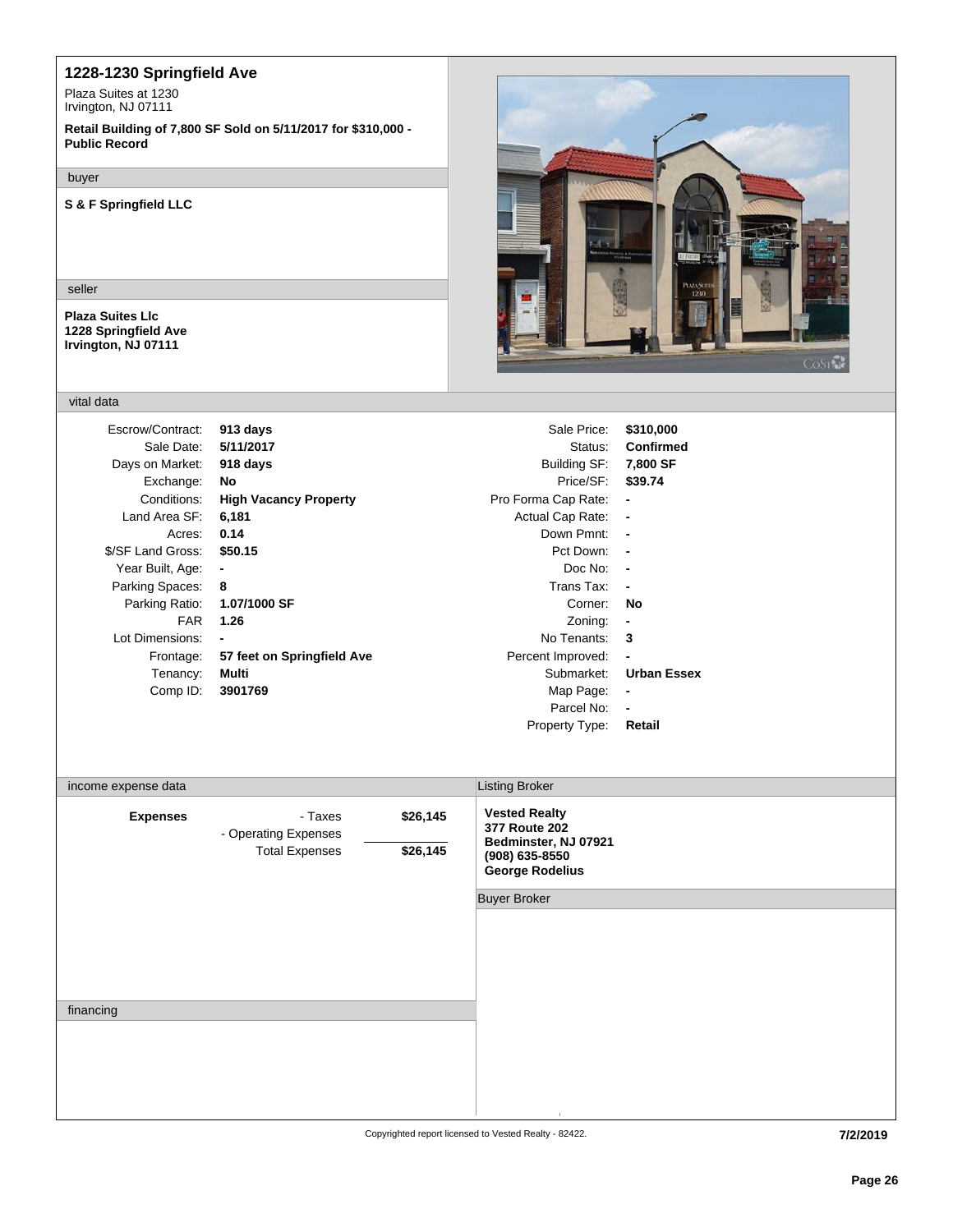Irvington, NJ 07111

buyer

seller

vital data

**Storefront Retail/Residential Building of 3,610 SF Sold on 4/1/2019 - Research Complete**



|                        | Escrow/Contract:  |
|------------------------|-------------------|
| 4/1/2019               | Sale Date:        |
| 423 days               | Days on Market:   |
| No                     | Exchange:         |
|                        | Conditions:       |
| 4,792                  | Land Area SF:     |
| 0.11                   | Acres:            |
|                        | \$/SF Land Gross: |
| 1940 Age: 79           | Year Built, Age:  |
|                        | Parking Spaces:   |
|                        | Parking Ratio:    |
| 0.75                   | FAR               |
|                        | Lot Dimensions:   |
| 45 feet on Springfield | Frontage:         |
| Multi                  | Tenancy:          |

Comp ID: **4729563**

|     | Sale Price:             |                    |
|-----|-------------------------|--------------------|
|     | Status:                 |                    |
|     | Building $SF: 3,610 SF$ |                    |
|     | Price/SF:               |                    |
|     | Pro Forma Cap Rate:     | $\blacksquare$     |
|     | Actual Cap Rate:        | $\blacksquare$     |
|     | Down Pmnt:              |                    |
|     | Pct Down:               |                    |
|     | Doc No:                 |                    |
|     | Trans Tax:              |                    |
|     | Corner:                 | No                 |
|     | Zoning:                 |                    |
|     | No Tenants:             | 1                  |
| Ave | Percent Improved:       | $\blacksquare$     |
|     | Submarket:              | <b>Urban Essex</b> |
|     | Map Page:               |                    |
|     | Parcel No:              |                    |
|     | Property Type:          | Retail             |

| income expense data | <b>Listing Broker</b>                                                                                     |
|---------------------|-----------------------------------------------------------------------------------------------------------|
|                     | <b>Vested Realty</b><br>377 Route 202<br>Bedminster, NJ 07921<br>(908) 635-8550<br><b>George Rodelius</b> |
|                     | <b>Buyer Broker</b>                                                                                       |
|                     |                                                                                                           |
|                     |                                                                                                           |
|                     |                                                                                                           |
|                     |                                                                                                           |
| financing           |                                                                                                           |
|                     |                                                                                                           |
|                     |                                                                                                           |
|                     |                                                                                                           |
|                     | $\pm$                                                                                                     |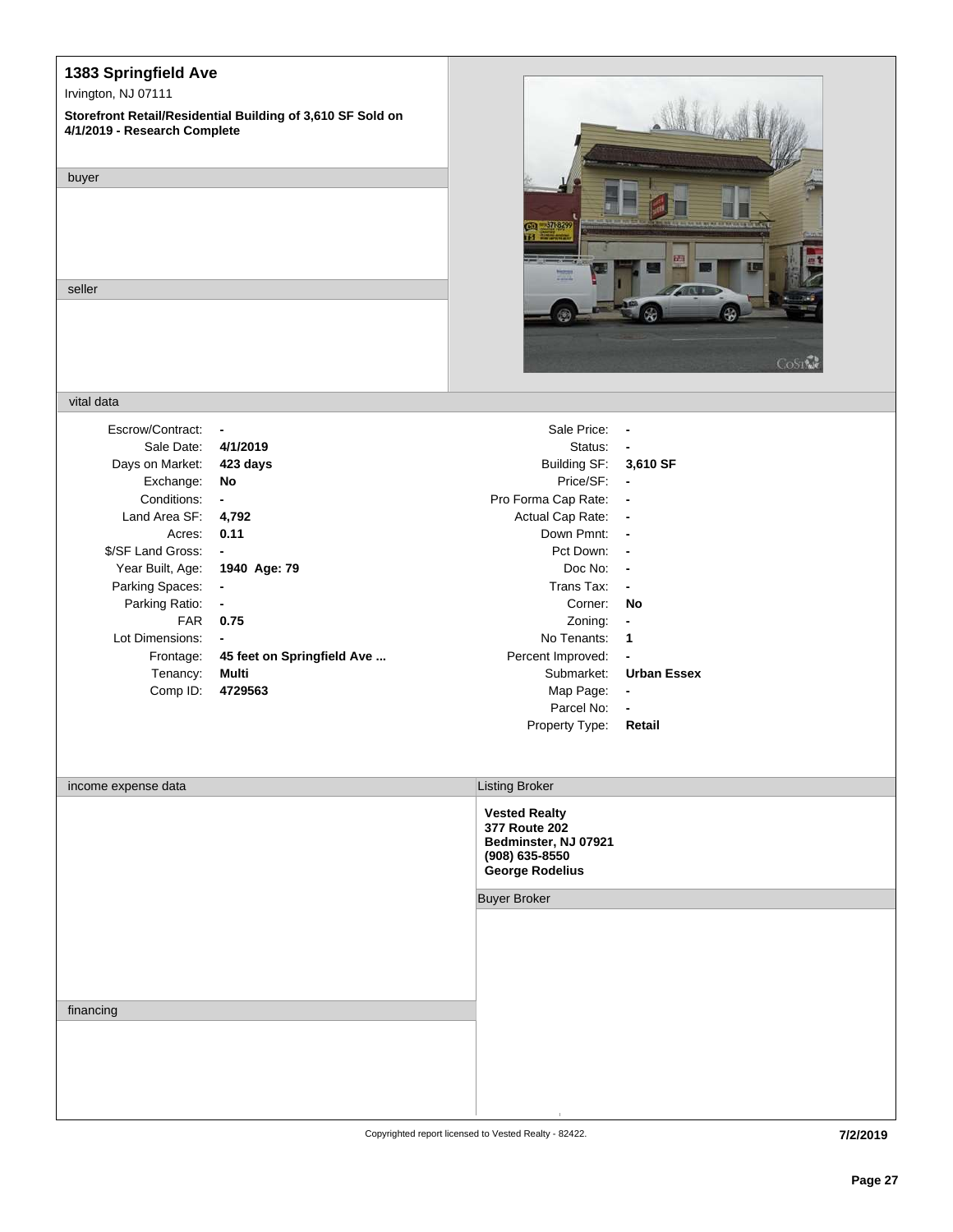Irvington, NJ 07111

**Auto Repair Building of 9,180 SF Sold on 9/2/2014 for \$325,000 - Research Complete**

### buyer

**Paramount Assets 45 Academy St Newark, NJ 07102 (201) 858-8500**

### seller

**Universal Auto Distributors 1389-1393 Springfield Ave Irvington, NJ 07111 (973) 375-8575**



#### vital data

| Escrow/Contract:  |                                | Sale Price:         | \$325,000           |
|-------------------|--------------------------------|---------------------|---------------------|
| Sale Date:        | 9/2/2014                       | Status:             | <b>Confirmed</b>    |
| Days on Market:   | 200 days                       | Building SF:        | 9,180 SF            |
| Exchange:         | No                             | Price/SF:           | \$35.40             |
| Conditions:       | <b>High Vacancy Property, </b> | Pro Forma Cap Rate: | $\blacksquare$      |
| Land Area SF:     | 12,772                         | Actual Cap Rate:    | $\blacksquare$      |
| Acres:            | 0.29                           | Down Pmnt:          | \$325,000           |
| \$/SF Land Gross: | \$25.45                        | Pct Down:           | 100.0%              |
| Year Built, Age:  | 1923 Age: 91                   | Doc No:             | 12513-6785          |
| Parking Spaces:   | 19                             | Trans Tax:          | $\blacksquare$      |
| Parking Ratio:    | 1.39/1000 SF                   | Corner:             | No                  |
| <b>FAR</b>        | 0.72                           | Zoning:             | N/A <sub>v</sub>    |
| Lot Dimensions:   | $\blacksquare$                 | Percent Improved:   | 70.1%               |
| Frontage:         | $\blacksquare$                 | Submarket:          | <b>Urban Essex</b>  |
| Tenancy:          | Multi                          | Map Page:           | $\blacksquare$      |
| Comp ID:          | 3125239                        | Parcel No:          | 09-00365-0000-00005 |
|                   |                                | Property Type:      | Retail              |

| income expense data |                                                          |                      | <b>Listing Broker</b>                                                                                                            |
|---------------------|----------------------------------------------------------|----------------------|----------------------------------------------------------------------------------------------------------------------------------|
| <b>Expenses</b>     | - Taxes<br>- Operating Expenses<br><b>Total Expenses</b> | \$36,222<br>\$36,222 | <b>Vested Realty</b><br>377 Route 202<br>Bedminster, NJ 07921<br>(908) 635-8550<br><b>George Rodelius</b><br><b>Buyer Broker</b> |
|                     |                                                          |                      | <b>Vested Realty</b><br>377 Route 202<br>Bedminster, NJ 07921<br>(908) 635-8550<br><b>George Rodelius</b>                        |
| financing           |                                                          |                      |                                                                                                                                  |
|                     |                                                          |                      | H.                                                                                                                               |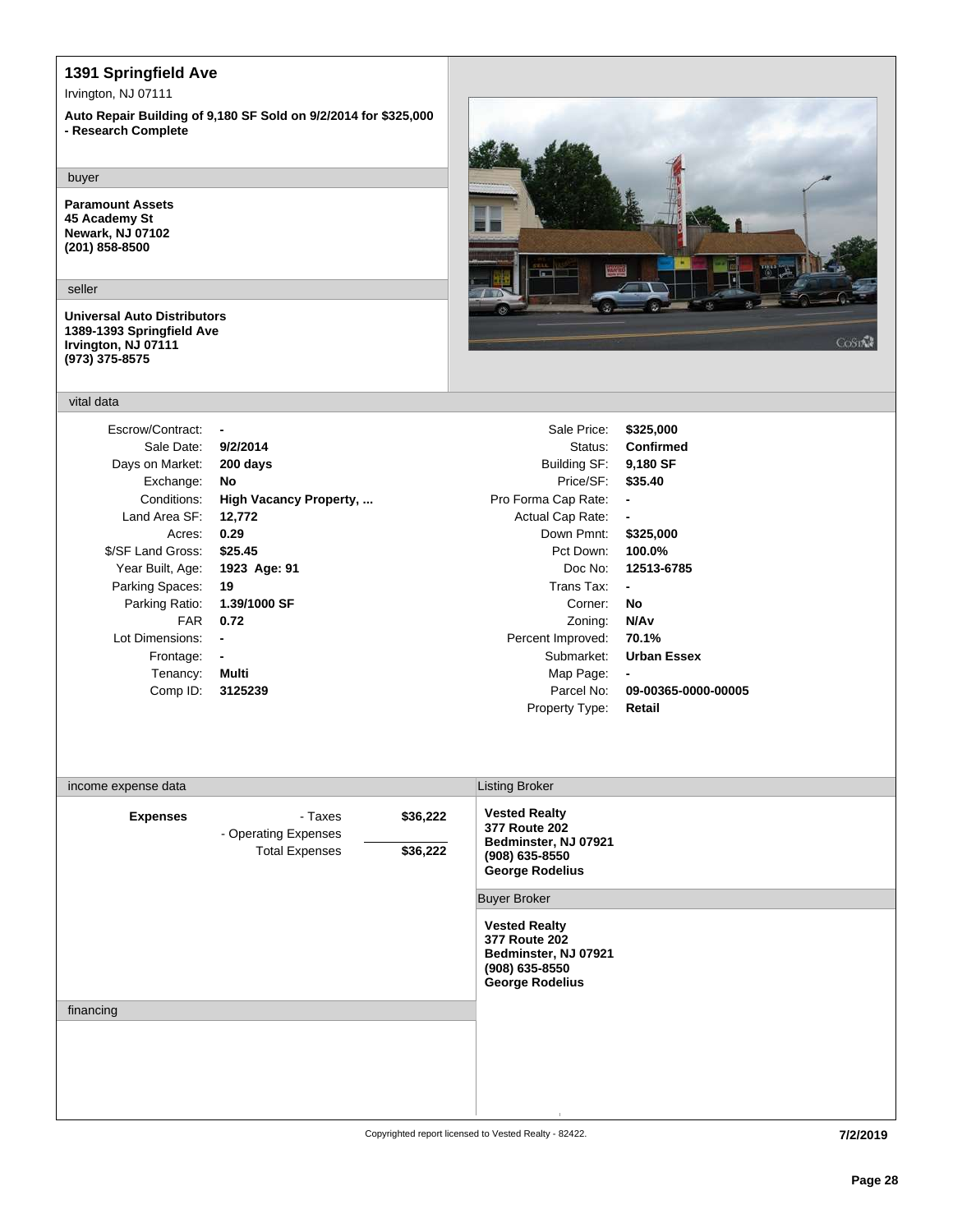### **527-529 Stuyvesant Ave**

Irvington, NJ 07111

**3,602 SF Retail Storefront Retail/Residential Building Built in 1960**

**Property is for sale at \$649,000 (\$180.18/SF)**

buyer

**For Sale**

seller



#### vital data

**-**

| 390  | Days on Market:   |
|------|-------------------|
|      | Conditions:       |
| 5,22 | Land Area SF:     |
| 0.12 | Acres:            |
|      | \$/SF Land Gross: |
| 1960 | Year Built, Age:  |
|      | Parking Spaces:   |
|      | Parking Ratio:    |
| 0.69 | FAR               |
|      | Lot Dimensions:   |
| 26 f | Frontage:         |
|      |                   |

days Land Area SF: **5,227 SF** Acres: **0.12 AC** 0 Age: 59 eet on Stuyvesant Ave (with ...



| income expense data | <b>Listing Broker</b>                                                                              |
|---------------------|----------------------------------------------------------------------------------------------------|
|                     | <b>Vested Realty</b><br>377 Route 202<br>Bedminster, NJ 07921<br>(908) 635-8550<br>George Rodelius |
|                     | <b>Buyer Broker</b>                                                                                |
|                     |                                                                                                    |
|                     |                                                                                                    |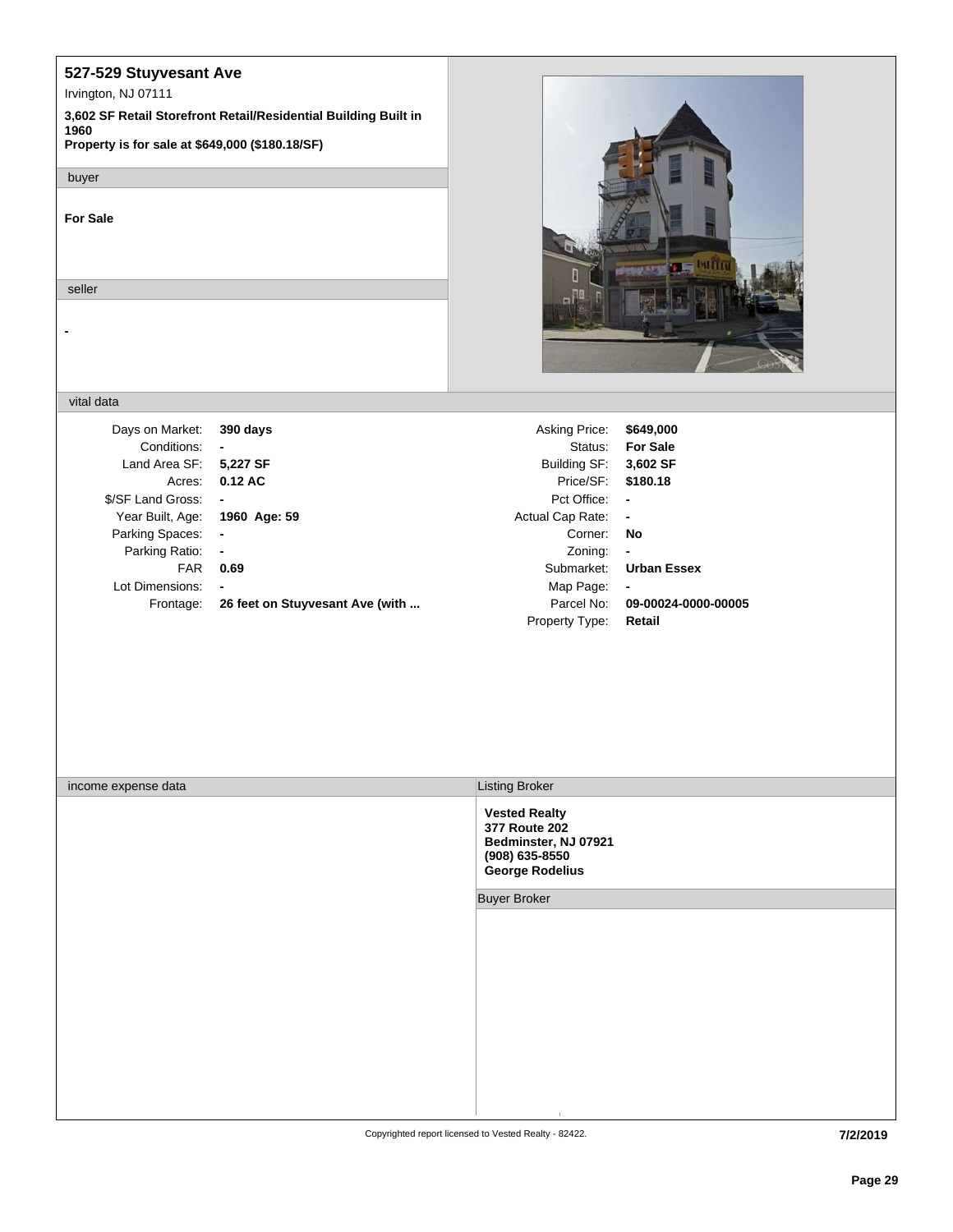| 873 Stuyvesant Ave<br>Irvington, NJ 07111<br>15,000 SF Apartments Building Built in 1950<br>Property is for sale at \$449,000 (\$112,250/Unit)<br>buyer<br><b>For Sale</b><br>seller<br>$\overline{\phantom{a}}$ |                                                                                                                                                                               |                                                                                                                                                          | Image Coming Soon                                                                                                                                             |
|------------------------------------------------------------------------------------------------------------------------------------------------------------------------------------------------------------------|-------------------------------------------------------------------------------------------------------------------------------------------------------------------------------|----------------------------------------------------------------------------------------------------------------------------------------------------------|---------------------------------------------------------------------------------------------------------------------------------------------------------------|
| vital data<br>Days on Market:<br>Conditions:<br>Land Area SF:<br>Acres:<br>\$/SF Land Gross:<br>Year Built, Age:<br>Parking Spaces:<br>Parking Ratio:<br>FAR<br>Lot Dimensions:<br>Frontage:                     | 438 days<br>$\blacksquare$<br>6,098 SF<br>0.14 AC<br>$\blacksquare$<br>1950 Age: 69<br>$\blacksquare$<br>$\blacksquare$<br>2.46<br>$\blacksquare$<br>$\overline{\phantom{a}}$ | Asking Price:<br>Status:<br>Building SF:<br>Price/SF:<br>Pct Office:<br>Actual Cap Rate:<br>Price/Unit:<br>No Units:<br>Corner:<br>Zoning:<br>Submarket: | \$449,000<br><b>For Sale</b><br>15,000 SF<br>\$29.93<br>$\blacksquare$<br>$\sim$<br>$\boldsymbol{4}$<br>No<br>$\overline{\phantom{a}}$<br><b>Irvington MF</b> |
|                                                                                                                                                                                                                  |                                                                                                                                                                               | Map Page:<br>Parcel No:<br>Property Type:                                                                                                                | $\overline{\phantom{a}}$<br>09-00355-0000-00053<br><b>Multi-Family</b>                                                                                        |
| income expense data                                                                                                                                                                                              |                                                                                                                                                                               | <b>Listing Broker</b><br><b>Vested Realty</b>                                                                                                            |                                                                                                                                                               |
|                                                                                                                                                                                                                  |                                                                                                                                                                               | 377 Route 202<br>Bedminster, NJ 07921<br>(908) 635-8550<br>George Rodelius<br><b>Buyer Broker</b>                                                        |                                                                                                                                                               |